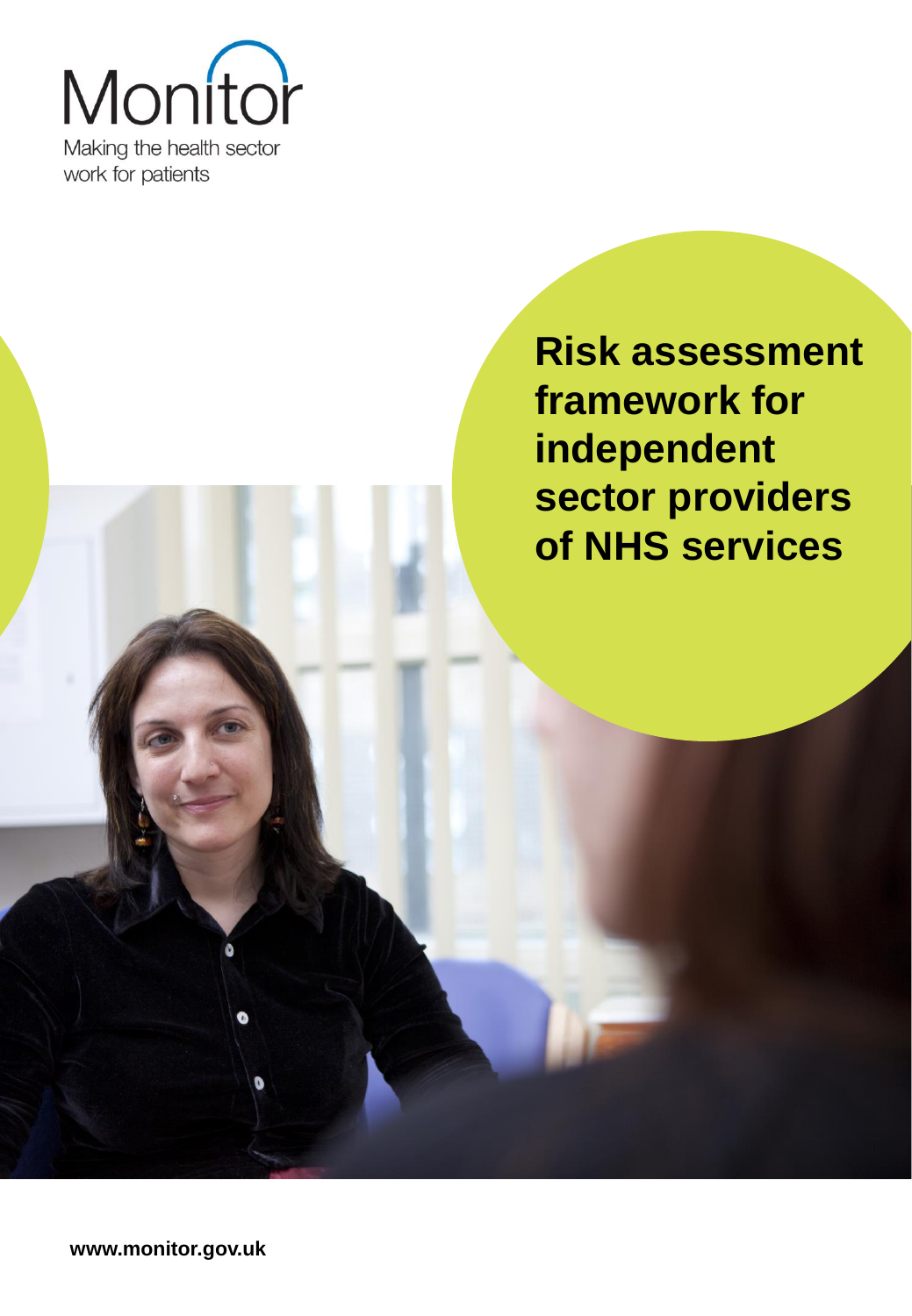#### **About Monitor**

Monitor is the sector regulator for health services in England. Our job is to protect and promote the interests of patients by ensuring that the whole sector works for their benefit.

For example, we make sure foundation trust hospitals, ambulance trusts and mental health and community care organisations are well led and are run efficiently, so they can continue delivering good quality services for patients in the future. To do this, we work particularly closely with the Care Quality Commission, the quality and safety regulator. When it establishes that a foundation trust is failing to provide good quality care, we take remedial action to ensure the problem is fixed.

We also set prices for NHS-funded services, tackle anti-competitive practices that are against the interests of patients, help commissioners ensure essential local services continue if providers get into serious difficulty, and enable better integration of care so services are less fragmented and easier to access.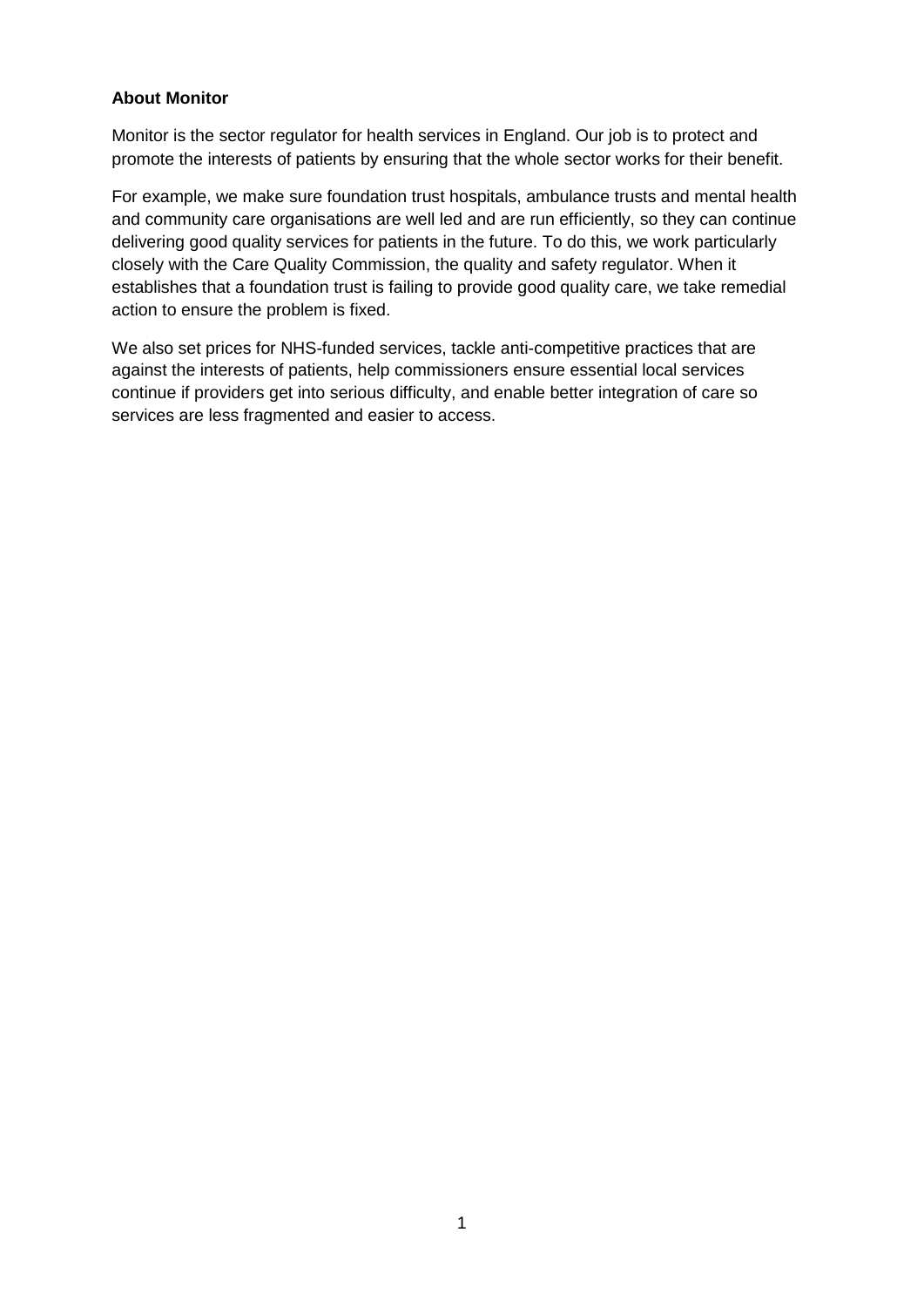# <span id="page-2-0"></span>**Executive summary**

Monitor's main duty, as the sector regulator for health services, is to protect and promote the interests of patients. One of the main ways we do this is through the powers we implement via the NHS provider licence. Eligible providers of NHS services must hold the licence and comply with it. Part of that licence implements Monitor's duty to safeguard essential healthcare services, known as commissioner requested services (CRS). We use the ['Risk assessment framework'](http://www.monitor-nhsft.gov.uk/home/news-events-publications/our-publications/browse-category/guidance-health-care-providers-and-commissioners/licensing-provi-) to help identify financial risk at licensed providers of CRS.

#### <span id="page-2-1"></span>**The 'Risk assessment Framework'**

The 'Risk assessment framework' has applied to NHS foundation trusts since October 2013. From 1 April 2014, independent sector providers of NHS services who are not exempt are also subject to Monitor's licensing regime. The financial parts of the 'Risk assessment framework' therefore also apply to all licensed independent sector providers of CRS from 1 April 2014, and we have a duty to monitor financial risk at those organisations. This expands the protection of services from those provided by NHS foundation trusts to all services provided for the NHS which are designated by commissioners as CRS.

For both NHS foundation trusts and independent providers, our monitoring of financial risk aims to:

- identify any signs of a provider getting into financial difficulty early enough for all concerned to take steps to safeguard essential NHS services
- allow commissioners to concentrate on securing health services for NHS patients, confident that Monitor is assessing risks to the continuity of essential services
- be proportionate: we do not want our risk reporting requirements to discourage providers from moving into new NHS services, expanding their existing NHS services to benefit patients or continuing to treat NHS patients.

#### **Assessing financial risk at independent providers**

We have adapted the existing 'Risk assessment framework' to monitor independent providers because:

• in contrast with NHS foundation trusts, which tend to have a limited number of commissioners, annually agreed standard contracts and relatively predictable income streams, independent providers are likely to have many customers including NHS commissioners, bespoke contracts and other less predictable, often non-NHS, income: this may make their cash flow less predictable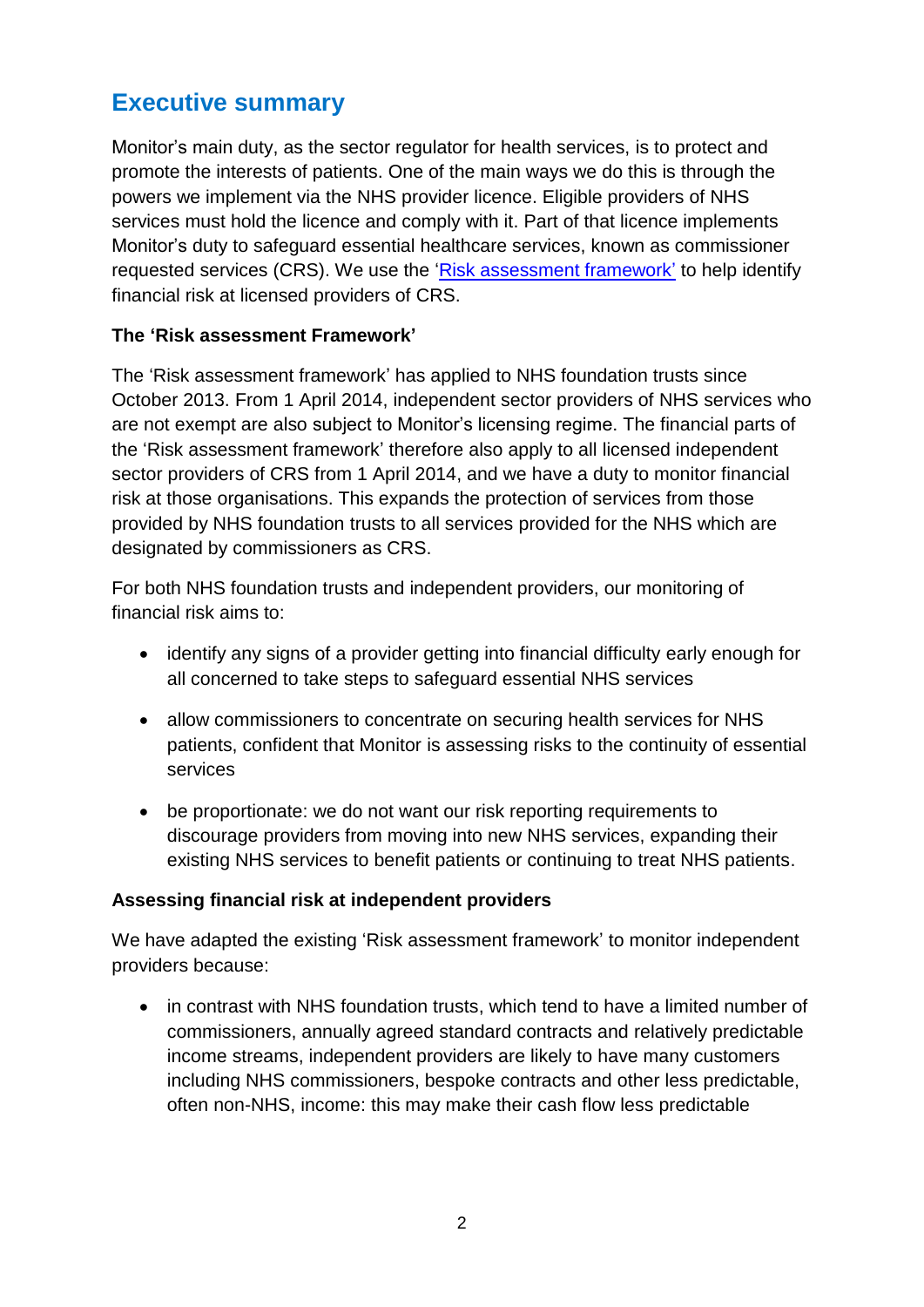- independent CRS providers potentially have a variety of corporate and financial structures, ranging from subsidiaries of larger companies to local charities
- some independent providers also provide substantially lower levels of CRS as a proportion of their overall services than NHS foundation trusts.

The adaptations reflect these differences while still ensuring equivalent oversight of risk at all providers, making monitoring of independent providers neither stricter nor more lenient than that of NHS foundation trusts.

This document sets out our overall approach to monitoring financial risk at independent providers of CRS, taking into account the input provided from the consultation we ran from December 2013 to February 2014.

#### <span id="page-3-0"></span>**Our approach**

In assessing risk, we use three elements, incorporating:

- an indicative risk rating, adapted from our approach at NHS foundation trusts, covering liquidity and debt service, for internal purposes only
- other high-level information on financial performance including revenue, margins, working capital and cash flow – in order to make a broader risk assessment
- other relevant information with a bearing on financial robustness eg debt repayment schedules, exception reports and auditor opinions.

This spread of information is intended to allow us to assess risk while ensuring we have the information with which to finetune our overall approach to risk at independent CRS providers.

We also plan to be proportionate in these assessments, tailoring the detail of our oversight (in terms of scope of forward-looking horizon and frequency of monitoring) to the amount of CRS provided and the risk identified at the provider.

#### <span id="page-3-1"></span>**Developing our framework 2014/15**

Just as we do with NHS foundation trusts, we will need to develop our approach to risk assessment at independent providers over time. In line with regulatory best practice we will learn from our experience of applying this 'Risk assessment framework' to independent providers through 2014/15, and review and refine our approach as necessary.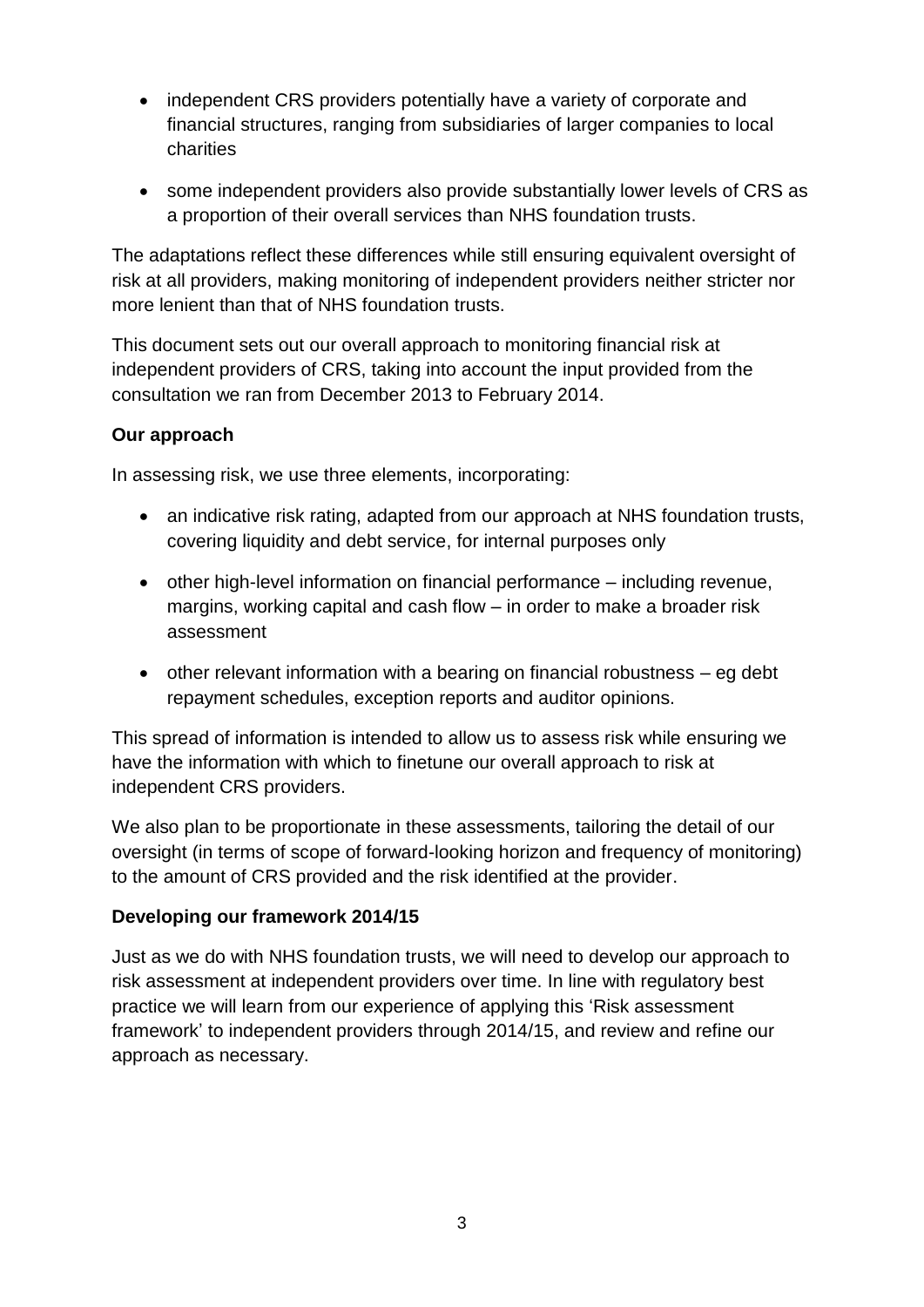# **Contents**

| 2. Assessing risk to the continuity of services at independent providers of |  |
|-----------------------------------------------------------------------------|--|
|                                                                             |  |
|                                                                             |  |
|                                                                             |  |
|                                                                             |  |
| Appendix 1: Continuity of Services Licence Conditions 3, 4 and 7 19         |  |
|                                                                             |  |
|                                                                             |  |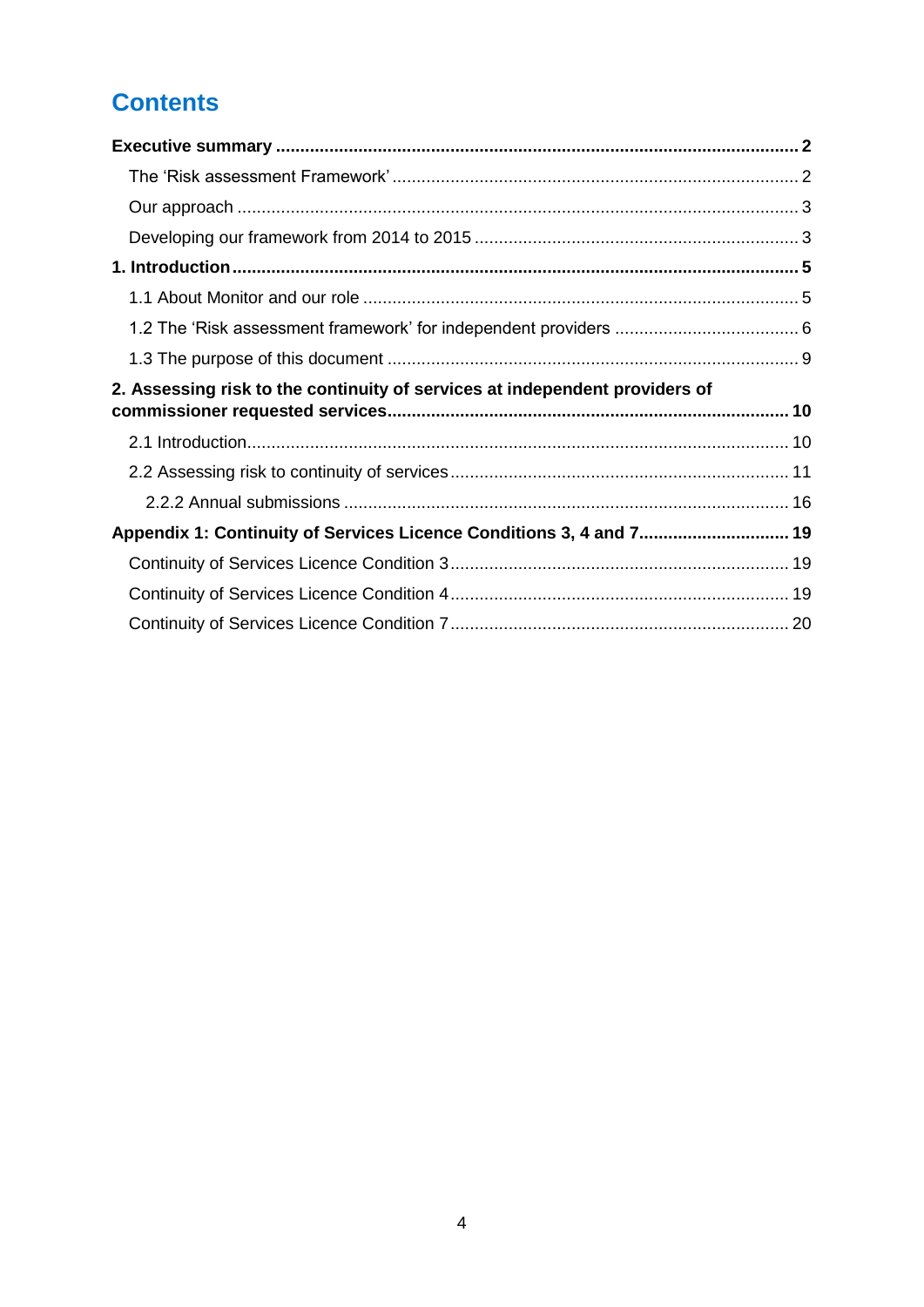# <span id="page-5-0"></span>**1. Introduction**

## <span id="page-5-1"></span>**1.1 About Monitor and our role**

Monitor was established in 2004 to act as the independent regulator of NHS foundation trusts. There were initially three elements to our role:

- assessing NHS trusts' financial sustainability, governance and legal constitution to ensure they met the requirements to be authorised as an NHS foundation trust
- ensuring NHS foundation trusts' ongoing compliance with the terms of that authorisation and
- supporting the development of NHS foundation trusts' financial, governance and organisational capability.

The [Health and Social Care Act 2012](http://www.legislation.gov.uk/ukpga/2012/7/contents/enacted/data.htm) (the 2012 Act) made changes to the way healthcare is regulated and gave Monitor the role of sector regulator for healthcare in England with a number of new responsibilities and powers. Monitor's main duty is now to protect and promote the interests of people who use healthcare services.

These changes to regulation include the introduction of an NHS provider licence, which means all providers of NHS services (unless exempt under the Exemptions Regulations<sup>1</sup>) require an NHS provider licence from Monitor. The standard licence conditions can be found [here](http://www.monitor.gov.uk/regulating-health-care-providers-commissioners/licensing-providers) and Monitor's Licensing Application Guidance can be found [here.](http://www.monitor.gov.uk/licence)

Licence holders must comply with the conditions of their licence. We monitor their compliance with those conditions over time and may take action where they do not comply. We began issuing licenses to NHS foundation trusts from 1 April 2013 and began licensing other eligible NHS service providers from 1 April 2014.

#### **Monitor's regulatory principles**

Consistent with principles that apply to our oversight of NHS foundation trusts, we are committed to a regulatory approach for independent providers that is:

- **patient-focused** where we identify issues at licence holders, we will be guided by the interests of patients in assessing the risks and the need for action
- **evidence-based**  we base our actions on the available and relevant evidence

<sup>-</sup><sup>1</sup> [National Health Service \(Licence Exemptions, etc\) Regulations 2013](http://www.legislation.gov.uk/ukdsi/2013/9780111100813/contents)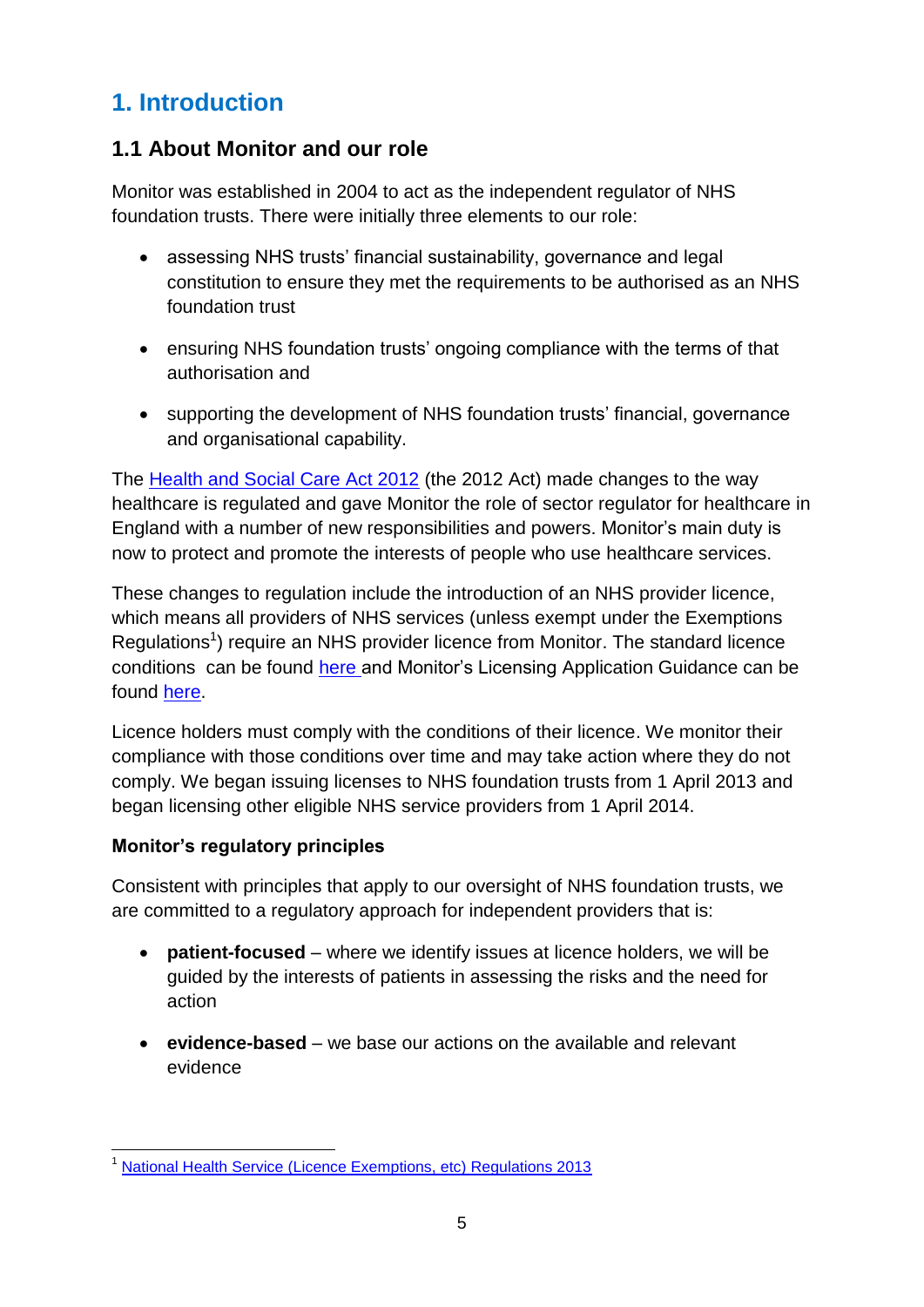- **proportionate** we ensure that our actions address solely the material risks identified so that we do not over reach our regulatory remit
- **transparent** we strive to communicate clearly and openly to licence holders, commissioners and other stakeholders the reasons for any actions we take in delivering the right outcomes for patients; and
- **co-operative**  we work with other regulators and organisations and, to avoid duplication, we take their conclusions into account when deciding our regulatory approach wherever this is possible and appropriate.

Further information on our role can be found on our website: [www.monitor.gov.uk.](http://www.monitor.gov.uk/) The website also provides information on [who needs a licence.](http://www.monitor.gov.uk/regulating-health-care-providers-commissioners/licensing-providers/who-needs-a-licence)

## <span id="page-6-0"></span>**1.2 The 'Risk assessment framework' for independent providers**

One of Monitor's statutory duties is to assess risk to the continued provision of key services, or 'commissioner requested services' (CRS).

#### **Commissioner requested services**

When their local healthcare economy is operating normally, commissioners identify any services they commission that would have to remain in the area if a provider were to fail because:

- there is no alternative provider close enough
- or removing them would increase health inequalities
- or removing them would make dependent services unviable.

These services should be 'designated' CRS.

Guidance on how commissioners should designate services as CRS can be found [here.](http://www.monitor.gov.uk/regulating-health-care-providers-commissioners/supporting-the-continuity-services) In our oversight of a provider's ability to continue providing CRS, we primarily rely on three conditions in the NHS provider licence: Continuity of Services (CoS) licence conditions 3, 4 and 7 (full details are set out in Appendix 1):

- **CoS Licence Condition 3** requires providers of CRS to maintain 'systems and standards of corporate governance and of financial management' considered suitable for providers of CRS and which reasonably safeguard against the risk of the provider no longer being a going concern. In doing so, providers must take account of Monitor's risk-rating methodology and maintain a risk rating equal to or greater than the level we consider acceptable.
- **CoS Licence Condition 4** Independent providers of CRS may be part of larger corporate structures who have the ability to influence the operations of the provider. This could be via intercompany guarantees or drawdown arrangements, for example. This licence condition enables Monitor to gain assurance regarding the influence (or potential influence) of an 'ultimate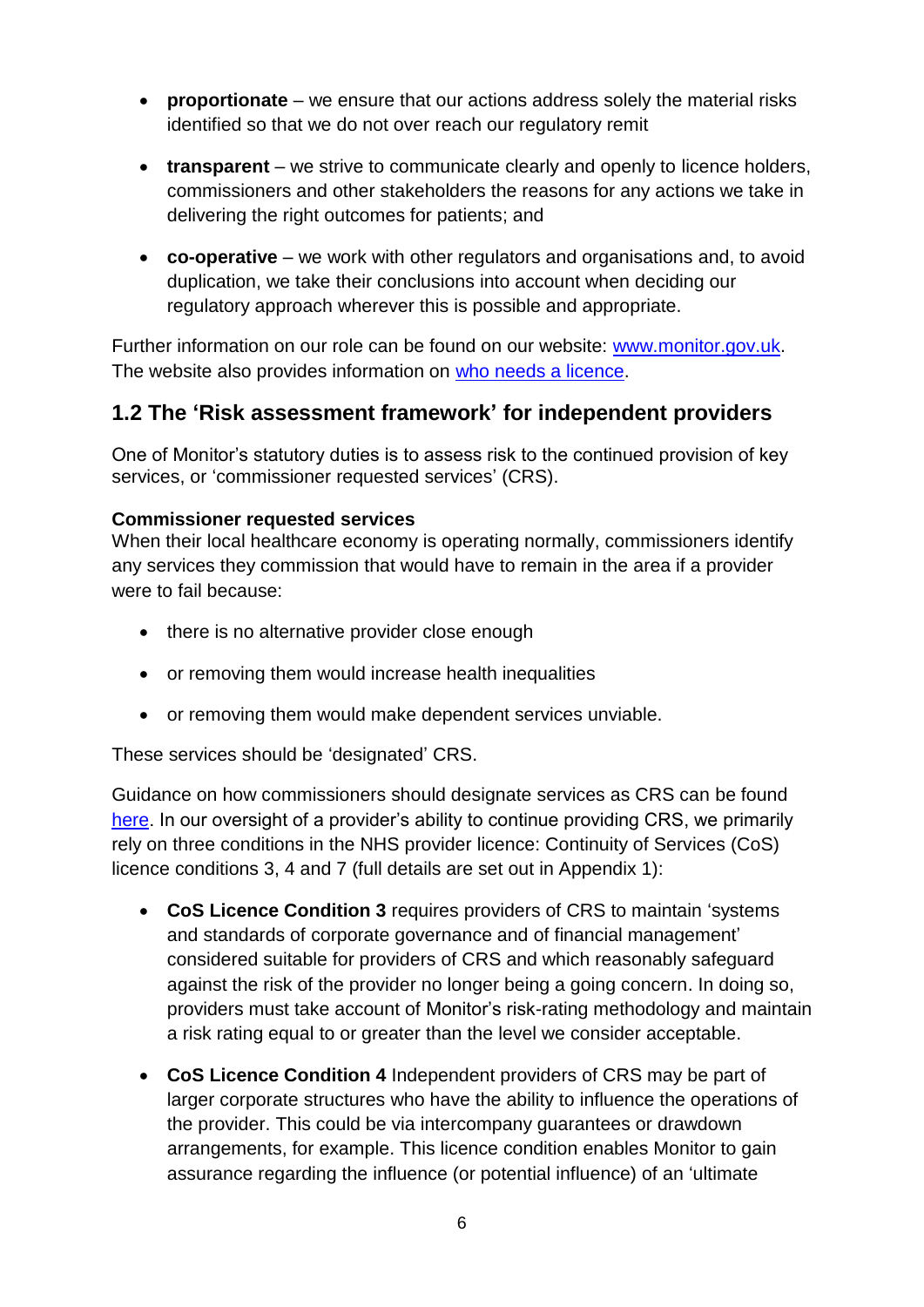controller' on the financial stability of the provider and consequently on its ability to continue to deliver CRS. Where providers have such ultimate controller(s), we can use this condition to complement any direct risk assessment of the licensee.

 **CoS Licence Condition 7** requires providers of CRS to inform Monitor on an annual basis whether or not they have sufficient resources – including managerial, financial and physical resources – to provide these CRS. The assurance needs to be made after taking account of the providers' financial obligations (including dividend and interest payments). If the basis of these assurances changes during the year, providers should inform Monitor of this immediately.

Guidance on other conditions of our licence – covering other CoS requirements and pricing, competition and integrated care – can also be found on our website.

#### **Independent providers of commissioner requested services**

As a group, NHS foundation trusts have similar organisational and financial operating models. They provide a mixture of elective and non-elective services to NHS commissioners which form the bulk of their activity and income. Independent providers, on the other hand, represent a more diverse set of operating models, with varying levels of exposure to NHS services and in many cases a wider range of customers including NHS commissioners. Unlike NHS foundation trusts, independent providers are not public bodies and may have different ownership and governance arrangements.

We will use 2014/15 to learn more about risk factors at independent providers and may revise our financial risk assessment methodology accordingly. Consequently, although we collect similar information to NHS foundation trusts (as set out in the 'Risk assessment framework for foundation trusts' published 27 August 2013) we shall also, given their differences described above, collect other information from independent providers to gain a comparable overview of drivers of risk. For the most part, the information we collect should have already been generated by the provider for their own use. It includes:

- information to allow us to use the revised definitions of liquidity and capital servicing capacity currently in place for NHS foundation trusts
- forward-looking and in-year financial information
- where applicable, information to assess the current and future impact of debt on providers, including forward-looking debt maturity profiles and banking covenants and
- annual reports and accounts (including auditors' opinions) and other information where appropriate.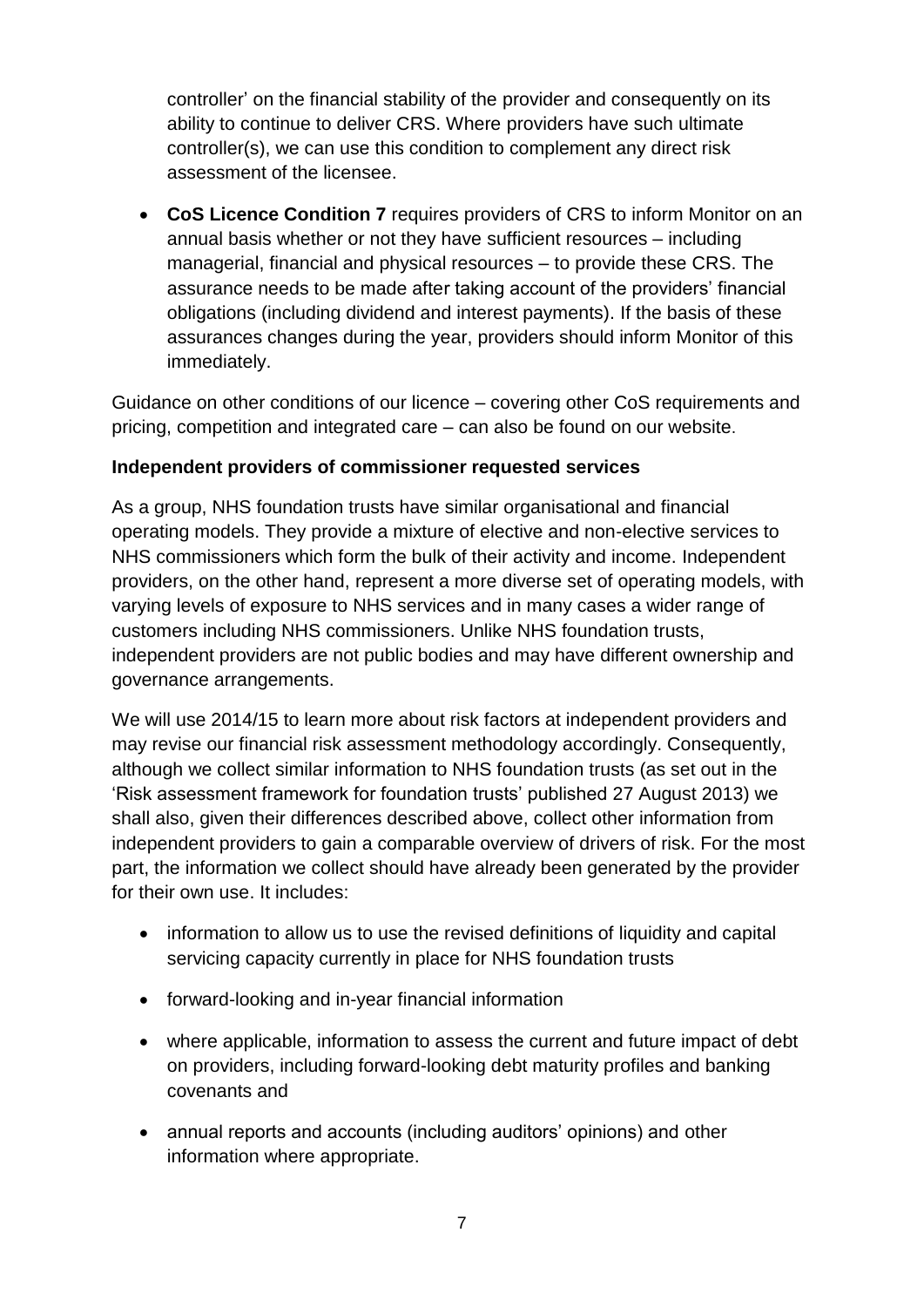#### **When did the 'Risk assessment framework' come into force for independent providers?**

The 'Risk assessment framework' for independent sector providers of CRS applies from 1 April 2014 for providers whose CRS status is confirmed on that date, or from the date on which its CRS status is confirmed. For our purposes, 'confirmed' means either:

- a commissioner has formally designated one or more of the provider's services as CRS (and this has been accepted by the provider); or
- a CRS review process has formally confirmed the CRS designation of one or more of the provider's services.

#### **Who does this 'Risk assessment framework' apply to?**

The 'Risk assessment framework' for independent sector providers applies to providers of CRS, as designated by NHS commissioners, who are not NHS foundation trusts.

Licence holders **that do not provide CRS are not be subject to Monitor's CoS regime** as set out in the 'Risk assessment framework'. Commissioners must inform us of their intention to designate CRS providers and, on receiving this information, we will formally confirm CRS status to individual providers.

#### **Diagram 1: Monitor's regulatory approach to ensuring continuity of services**

<span id="page-8-0"></span>

| <b>Monitoring</b>                                                                                                                                                                                                    | <b>Risk assessment</b>                          | Investigation<br>potential<br>considerations                                                                                                            | Action<br>potential actions to<br>protect CRS provision                                                  |
|----------------------------------------------------------------------------------------------------------------------------------------------------------------------------------------------------------------------|-------------------------------------------------|---------------------------------------------------------------------------------------------------------------------------------------------------------|----------------------------------------------------------------------------------------------------------|
| Informal engagement<br><b>Annual submissions</b><br>forward plan<br>report & accounts<br>auditor opinion<br>If applicable:<br>parent guarantee<br>bank covenants                                                     | <b>Continuity of Service</b><br>risk assessment | Gathering any<br>additional evidence                                                                                                                    | <b>Statutory</b><br>enforcement<br>powers<br>· discretionary<br>requirements<br>(s.105)<br>• enforcement |
| <b>Licence requirements</b><br>• availability of<br>resources (CoS7)<br>• Ultimate Controller<br>information (CoS4)<br>• fit & proper<br>certification (G4)<br>Licence compliance<br>$\bullet$<br>certification (G6) | Ultimate controller<br>information/assurance    | <b>Consideration for</b><br>regulatory action<br>• Impact: degree of<br>CRS at risk<br>• Likelihood: level of<br>risk                                   | undertaking<br>(s.106)<br>Powers under the<br>licence                                                    |
| <b>Exception reports</b><br>• Profits warnings<br>• Transactions<br>• Other material<br>actions/events<br>In-year reporting<br>requirements<br>•financial performance                                                | Availability of<br>resources assurance          | <b>Potential statutory</b><br>powers:<br>• cooperation with<br>Monitor / other<br>nominated parties<br>(CoS 6)<br>• provision of<br>information (s.104) | Contingency<br>planning teams<br>(CoS6)<br>• asset lock<br>(CoS2)                                        |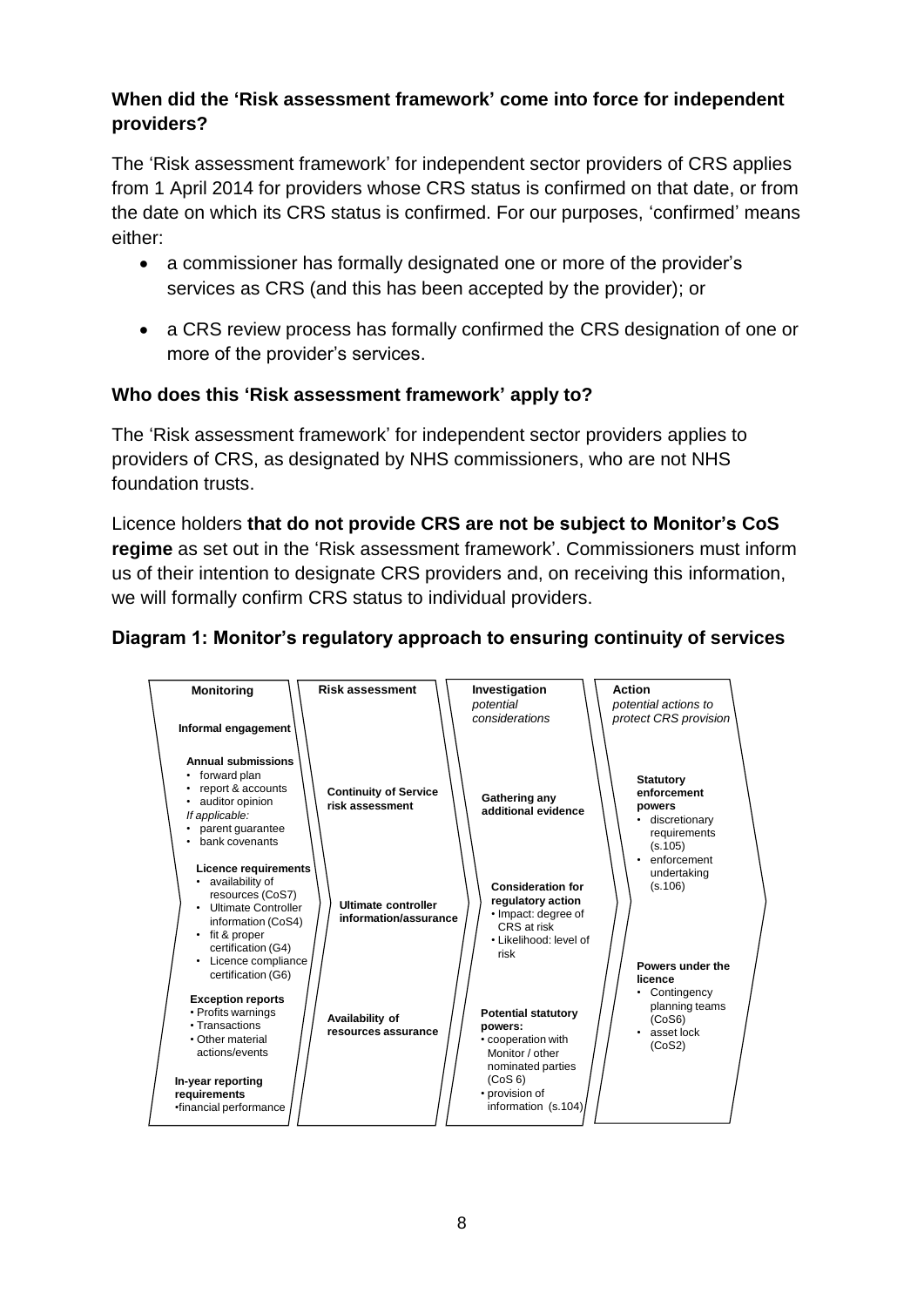# **1.3 The purpose of this document**

This document describes how we carry out our role to ensure the continued delivery of key NHS services at independent providers of CRS.

Our intention is to use as straightforward a framework as possible and to focus our resources on the providers of greatest concern in a proportionate fashion. Where we identify that CRS are at **potential** risk, we will apply judgement in deciding whether further investigation into the provider is needed. This document describes our framework for:

- annual and in-year monitoring processes for independent providers of CRS
- the composition of an initial assessment of risk to the continued delivery of CRS – recognising that this may change as we consider the actual dynamics of risk at independent providers during 2014/15
- other elements of our oversight regime, including submissions, forward financial information, other information and exception reporting and
- using the above information to assess potential issues of compliance with the relevant aspects of the licence at independent providers of CRS.

For an overview of how we intend to investigate problems that come to light through application of the 'Risk assessment framework', please refer to our 'Enforcement [Guidance'](http://www.monitor-nhsft.gov.uk/home/news-events-and-publications/consultations/consultations-and-engagement-monitors-role-sector-re), which describes in full the principles that guide our decisions on taking regulatory action and what action we may take.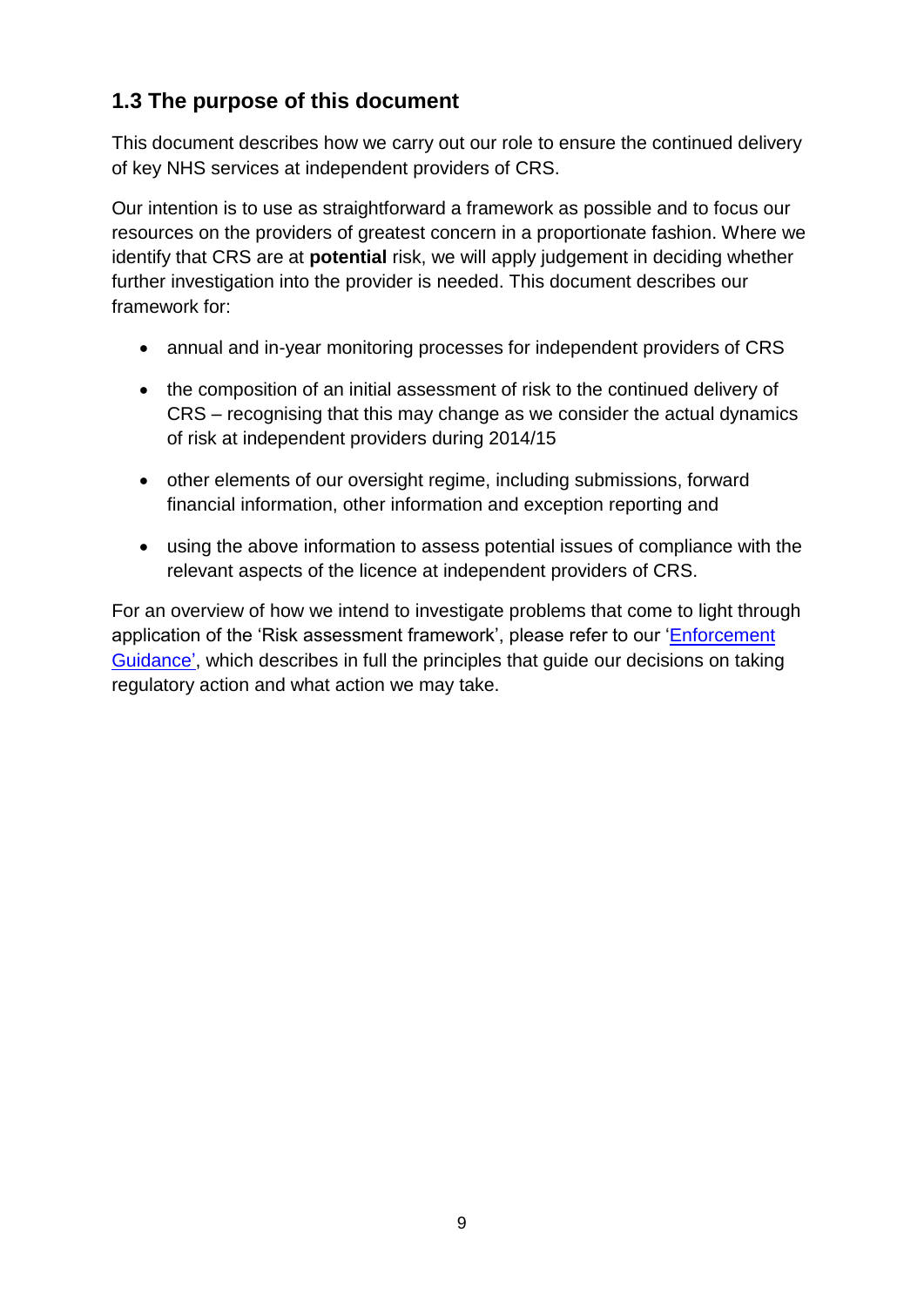# <span id="page-10-0"></span>**2. Assessing risk to the continuity of services at independent providers of commissioner requested services**

## <span id="page-10-1"></span>**2.1 Introduction**

For independent providers, the 'Risk assessment framework' is used to assess any risk to the continued delivery of CRS. We may, where we judge the risk to be sufficiently serious, act to:

- use our powers to investigate whether there has been a breach and, if so, the extent of a breach of the CoS licence conditions
- depending on the outcome of an investigation, undertake enforcement action to address or pre-empt financial failure (see our ['Enforcement Guidance'](http://www.monitor-nhsft.gov.uk/home/news-events-and-publications/consultations/consultations-and-engagement-monitors-role-sector-re) for more detail) or
- put in place a 'contingency planning team' to support a financial recovery and/or advise us on the implications of failure at distressed providers for the CRS they provide.

Our financial monitoring focuses on the risk of independent providers of CRS no longer being a going concern. We use three main approaches to assess financial risk – see Diagram 2 below.

#### **Diagram 2: Monitor's approach to assessing risk at independent sector providers of commissioner requested services**

| Adapted<br>Continuity of<br>Services Risk<br>Rating | Liquidity: is the underlying liquidity (expressed in days of<br>liquid assets) a concern?; and<br>capital servicing capacity: can the provider meet its<br>financing obligations - is its ability to service debts or<br>other financing obligations a concern?<br>$\triangleright$ Based on our framework for NHS foundation trusts<br>with minor technical adjustments |
|-----------------------------------------------------|--------------------------------------------------------------------------------------------------------------------------------------------------------------------------------------------------------------------------------------------------------------------------------------------------------------------------------------------------------------------------|
| Other financial<br>Ш.<br>data                       | Considering movements in other elements of financial<br>$\bullet$<br>performance, do eg margin, cash flow, working capital<br>movements give cause for concern?<br>$\triangleright$ Provides an additional layer of data to assess<br>financial risk                                                                                                                     |
| III. Other<br>information                           | Does other relevant information, eg performance<br>vs. banking covenants, debt repayment schedules,<br>auditor opinions give cause for concern?<br>Do other factors represent a potential financial<br>impact, eg care quality concerns?<br>Provides an additional layer of information to<br>➤<br>assess organisational risk                                            |

*Assessing risk through…*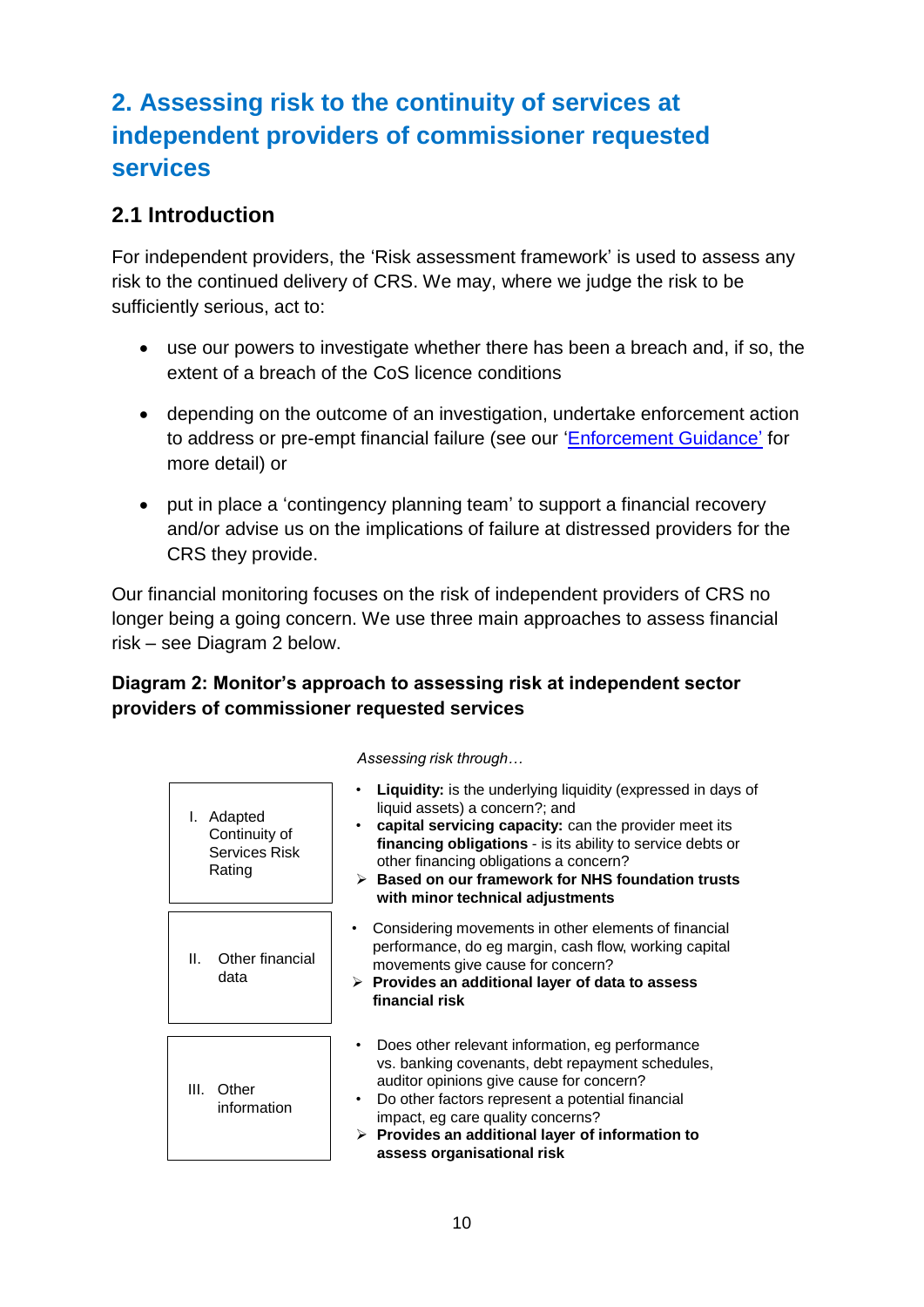As different types of organisations are likely to have different drivers of financial risk, we will develop further our approach to assessing risk at independent providers of CRS during 2014/15. Although we are using an adapted version of our approach to foundation trusts as a starting point, we are aware that this may not provide a full picture of risk at independent providers. We are therefore using the other information above to complement the metrics we use to assess risk at NHS foundation trusts. While we use an indicative risk rating internally, this represents a starting point in our risk assessment, and we do not intend to publish these ratings in 2014/15.

# <span id="page-11-0"></span>**2.2 Assessing risk to continuity of services**

We collect financial information from independent providers of CRS to support our risk assessment. This comprises:

- two financial measures underpinning the continuity of services risk rating (see Diagram 3 below):
	- **liquidity:** the fundamental working capital position of the organisation and
	- **capital servicing capacity:** the degree to which the provider can meet its **financing obligations**

If a licensee can demonstrate a sufficiently robust corporate guarantee replicating a wholly unconditional working capital facility, Monitor will consider incorporating this in the liquidity component above

- an assessment of other financial data, including:
	- forward-looking and in-year income and expenditure, balance sheet and cash flow information
- where applicable, other information, including:
	- debt maturity profiles and banking covenants and the extent to which the provider is meeting these commitments
	- annual reports and accounts (including auditors' opinions) and
	- other information such as planned transactions.

This information should be commonly available to boards and senior management teams. On designation of services as CRS, we will send templates to providers setting out the information to be provided and the definitions to be used.

Our framework is intended to flag material concerns regarding the above information, or variance from planned projections. Where we have such concerns we may, usually following discussions with the licensee, choose to investigate.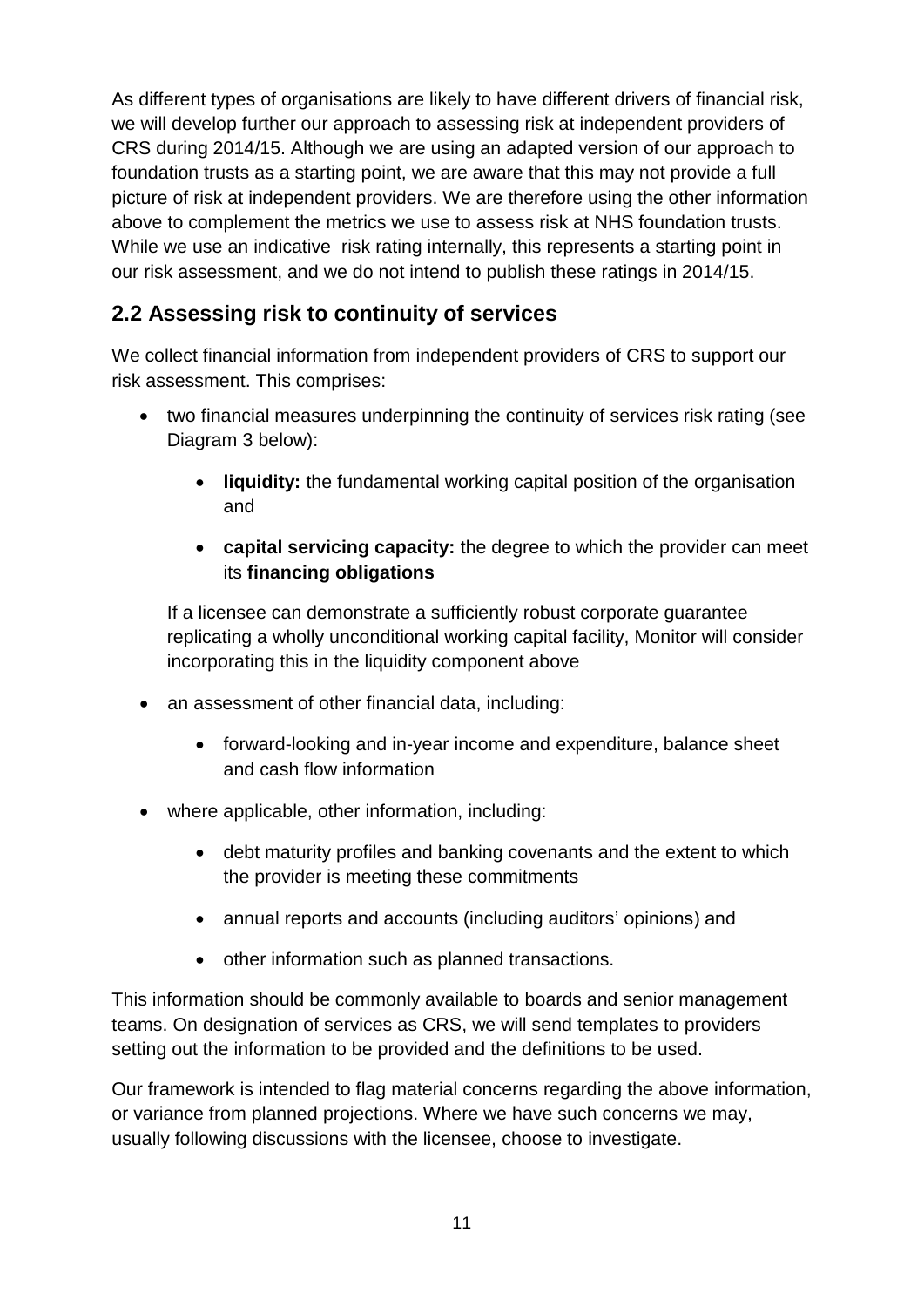| Metric                                             | <b>Definition</b>                                            | Rating categories         |                |                         |    |
|----------------------------------------------------|--------------------------------------------------------------|---------------------------|----------------|-------------------------|----|
|                                                    |                                                              | 1                         | $\overline{2}$ | $\overline{\mathbf{3}}$ | 4  |
| <b>Liquidity ratio</b><br>(days)                   | Working capital balance x 360<br>Annual operating expenses   | < 0                       | $\overline{0}$ | 10                      | 30 |
| <b>Capital</b><br>servicing<br>capacity<br>(times) | Revenue available for capital service<br>Annual debt service | $< 1.25$ 1.25x 1.75x 2.5x |                |                         |    |

#### **Diagram 3: Calculating the continuity of services risk rating**

Continuity of Service Risk Assessment

We assign four levels of risk to the continuity of services: $^2$ 

| <b>Risk</b><br>rating | <b>Description and consequences</b>                                                                                                                                                                                                                                                     |
|-----------------------|-----------------------------------------------------------------------------------------------------------------------------------------------------------------------------------------------------------------------------------------------------------------------------------------|
| 4                     | Low risk - Monitor continues to monitor performance based on the size<br>and risk.                                                                                                                                                                                                      |
| 3                     | Emerging or residual financial concern - we may perform monthly<br>monitoring.                                                                                                                                                                                                          |
| $\overline{2}$        | The financial position is such that the provider of CRS may be subject<br>to investigation to see if it could be in breach of its CoS licence<br>conditions.                                                                                                                            |
|                       | We may also start taking an active role in ensuring the continuity of<br>services using provisions in the relevant licence conditions, eg<br>requesting the co-operation of the provider to assess risk to services;<br>preventing the disposal of assets used in the provision of CRS. |
| 1                     | As level 2 above and in addition in extreme cases Monitor may<br>consider the level of risk represents financial distress and initiate<br>contingency planning and/or other action to ensure continuity of<br>services and access.                                                      |

 2 For NHS foundation trusts, Monitor aggregates both liquidity and capital servicing capacity into a single rounded risk rating. As we learn more about the risk dynamics at independent sector providers, we will consider liquidity and capital service separately in assessing risk 2014/15. Consequently if either represents a significant risk against the scale we may use this as the basis for investigation.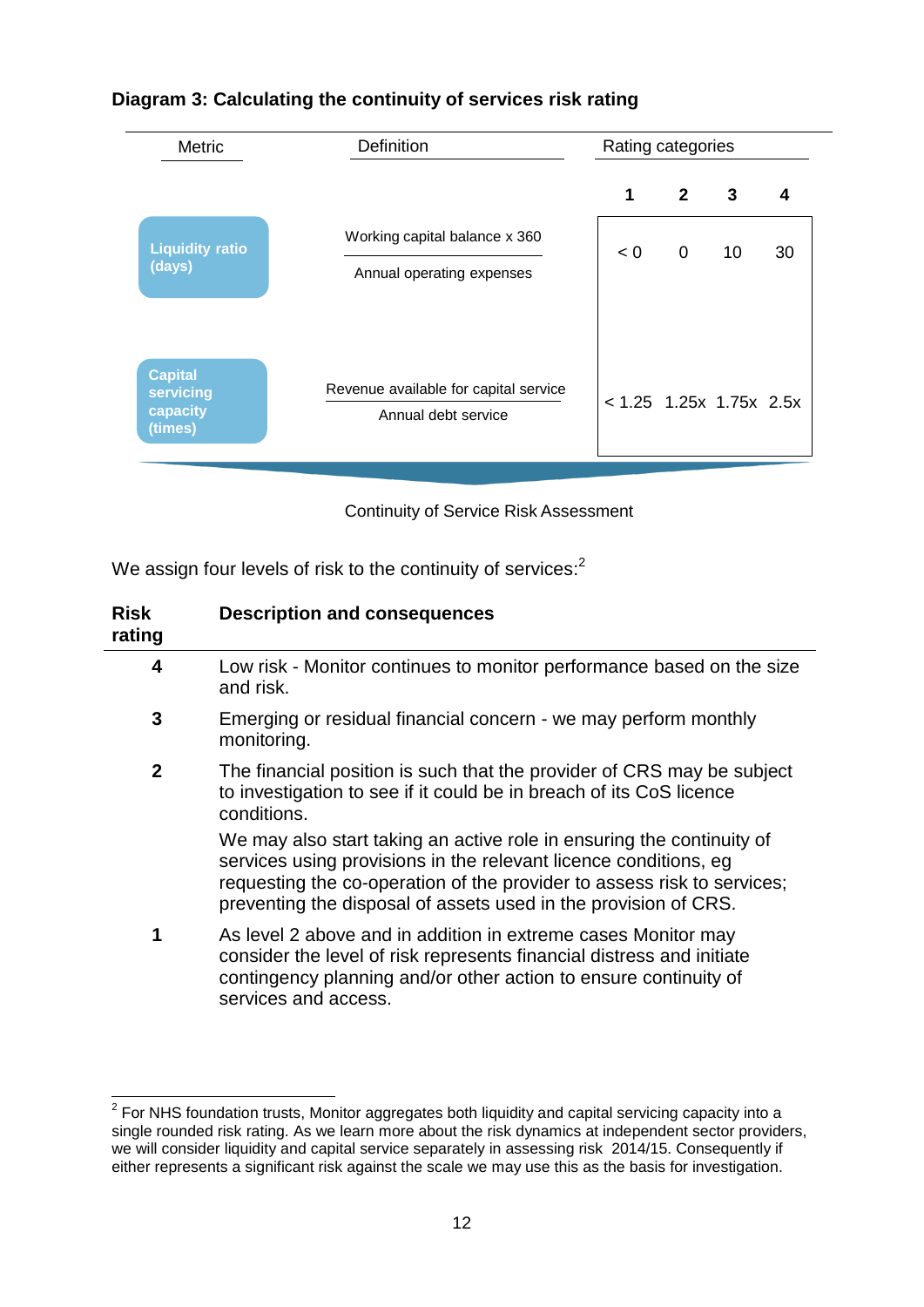#### **2.2.1 Implementing our risk assessment approach**

#### *Monitoring frequency*

In addition to assessing financial risk Monitor has a range of other obligations for NHS foundation trusts, including:

- oversight of their governance
- preparation of annual consolidated reports and accounts for the sector
- supporting guidance for NHS foundation trusts, including the Code of Governance and the Quality Governance Framework, and
- monitoring capital expenditures.

We consequently collect a significant amount of monitoring data – on both an annual and a quarterly basis – from NHS foundation trusts, in addition to that set out in the equivalent section of the 'Risk assessment framework for NHS foundation trusts'.

These roles do not apply to our oversight of independent providers of CRS, and so the information we collect is focused on assessing risk to sustainability of their services. While NHS foundation trusts are large NHS bodies, providing a high volume of NHS services, independent providers of CRS may be more diverse, with varying levels of CRS and different ownership structures. Consequently, we vary the level of oversight according to:

- **the level of CRS provided** the greater the value of CRS a licensee provides, the more complex any effort to address the risk of financial failure of that provider is likely to be, with a corresponding need to identify issues sooner
- the level of risk as with NHS foundation trusts, the greater the level of risk, the greater the need for timely information. Where a provider of CRS is shown to have a greater degree of financial risk, we will require financial information on a more frequent basis or in greater detail.

Information collected from or about providers, both NHS foundation trusts and independent providers, will continue to be treated by Monitor with an appropriate level of confidentiality consistent with its legal duties and its regulatory principles as described at the outset of the 'Risk assessment framework'.

The table below indicates (i) the frequency of monitoring and (ii) the degree of forward-looking information we will incorporate in our assessment.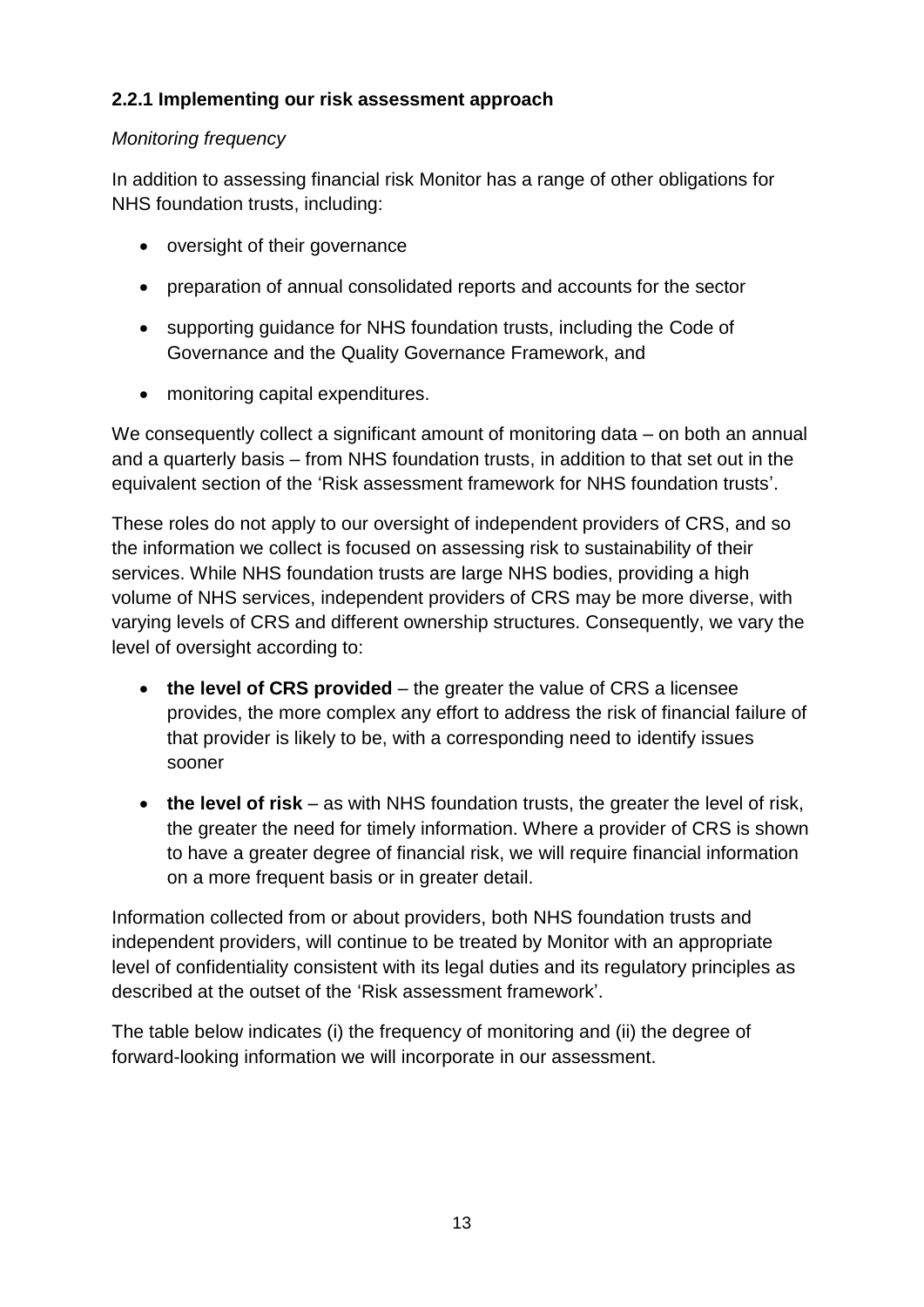|                  | <u>KISK Tating (Inguidity and/or capital Service)</u> |             |                       |         |         |
|------------------|-------------------------------------------------------|-------------|-----------------------|---------|---------|
| <b>CRS Value</b> | <b>Forward-looking</b>                                |             |                       |         |         |
| $>= £15m$        | 3 years                                               | Quarterly   | Quarterly/<br>monthly | Monthly | Monthly |
| $£15m$           | 2 years                                               | Six-monthly | Quarterly             | Monthly | Monthly |
| $\epsilon5m$     | 12 months                                             | Annually    | Six-monthly           | Monthly | Monthly |

#### **Table 1: Monitoring frequency/forward-planning for independent providers of CRS Risk rating (liquidity and/or capital service)**

## *The monitoring cycle*

Although some independent providers have financial year ends and planning cycles that are aligned with those of NHS foundation trusts, ie 1 April to 31 March, we use in-year submissions (either quarterly or six monthly) based on the licensee's yearend. Diagram 4 below describes the in-year and annual risk assessments for those independent providers of CRS subject to quarterly monitoring. This differs for providers monitored on a six-monthly or annual basis. We will set a reporting schedule for each individual provider who enters the CRS oversight regime.



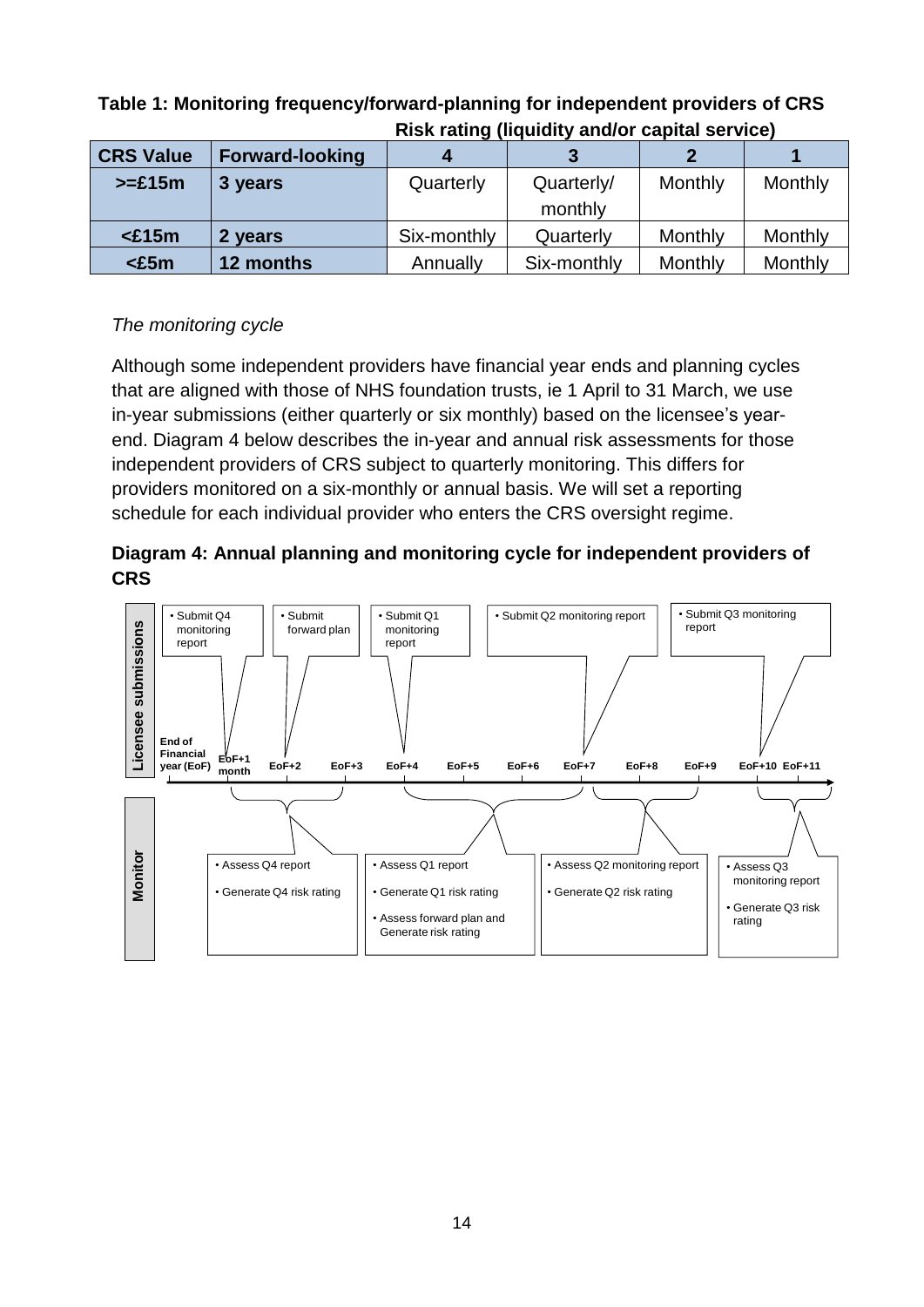Risk to continuity of CRS is assessed at three stages:

- 1. **annually,** when we receive historical and forward financial information from providers
- 2. **in-year,** for providers meeting the criteria in Table 1 above, when we receive year-to-date financial information<sup>3</sup> during the provider's financial year and
- 3. **by exception,** if a provider of CRS informs us of a material financial event or we receive relevant information through another source, and which may lead to concerns regarding the provider's ability to continue providing CRS and subsequent investigation.

These mirror the reporting requirements of NHS foundation trusts. Diagram 5 details the annual and in-year information submissions.

#### **Diagram 5: Monitoring requirements for independent providers of commissioner requested services**

|                                                             | <b>Annual</b>                                                                                                                                                                                                                                                                                                                                                                                                                                                                                                                                                                                            | In-vear                                                                                                                                                                                                            |
|-------------------------------------------------------------|----------------------------------------------------------------------------------------------------------------------------------------------------------------------------------------------------------------------------------------------------------------------------------------------------------------------------------------------------------------------------------------------------------------------------------------------------------------------------------------------------------------------------------------------------------------------------------------------------------|--------------------------------------------------------------------------------------------------------------------------------------------------------------------------------------------------------------------|
| <b>Regulatory</b><br>reporting<br>requirements <sup>1</sup> | Annual availability of resources statement<br>(CoS7)<br>Annual fit & proper statement (G4)<br>Annual certificate of (retrospective)<br>compliance with the licence (G6)                                                                                                                                                                                                                                                                                                                                                                                                                                  | Exception reports (see below)                                                                                                                                                                                      |
| Plans:<br>commentary                                        | Description of services planned to<br>commissioners<br>Commentary on one/two/three year outlook<br>٠<br>(depending on length of forecasting period)<br>Commentary on risk to ability to provide<br>٠<br><b>Commissioner Requested Services</b>                                                                                                                                                                                                                                                                                                                                                           | Exception reports - changes to CRS                                                                                                                                                                                 |
| <b>Finance</b>                                              | Projections for next three years of:<br>income and expenditure;<br>balance sheet, including debt<br>maturation profile;<br>cash flows:<br>data to calculate liquidity on a<br>forward basis; and<br>data to calculate capital service<br>capacity on a forward basis.<br>Actual results against plan for past year<br>with commentary explaining variances<br>Report and accounts with auditor's opinion<br>٠<br>Banking covenants, if applicable<br>Certification of compliance with any formal<br>governance requirements relevant for the<br>organisation - e.g. Charities Commission<br>requirements | • In-year financial information (if applicable):<br>income and expenditure;<br>cash flow vs. plan<br>data to calculate liquidity<br>data to calculate capital service<br>capacity<br>Exception reports (see below) |

<span id="page-15-0"></span>1 In addition, CRS providers with an Ultimate controller (as per Cos4) will need to submit a one-off Ultimate Controller undertaking

 3 In some cases monthly or even more frequently, depending on the level of risk presented by a provider.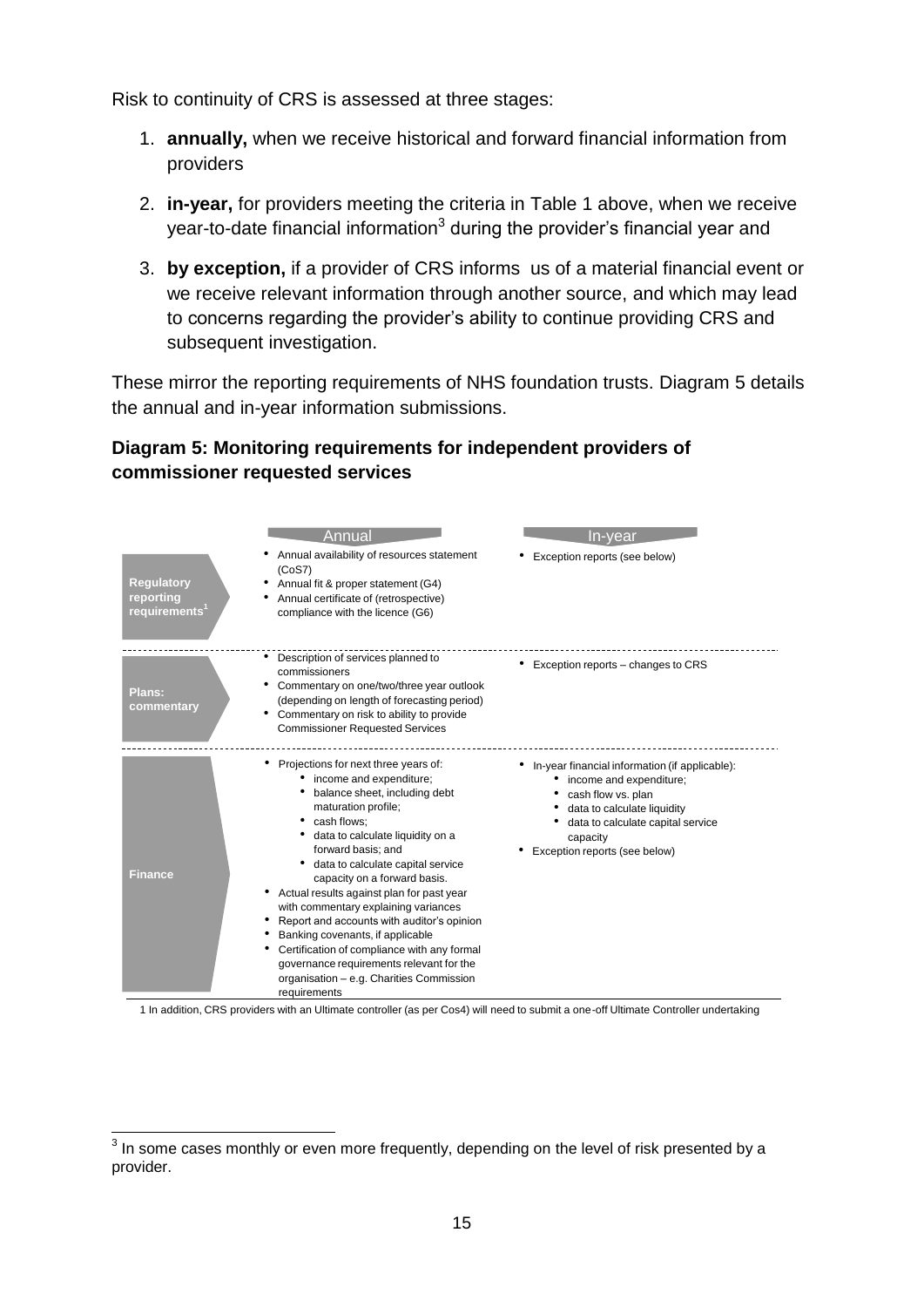#### **2.2.2 Annual submissions**

Depending on their size, independent providers of CRS should submit forward financial projections (ie a forward plan) on an annual basis to assist us in assessing risks to the sustainability of the CRS they provide.

#### *What Monitor will do with the information*

Where the forward plan, or any subsequent deviation from or adaptation of it, reveals potential risk to the continuity of those services, we may seek further information to understand the situation and any consequences for CRS. This may involve using further financial information, over and above the two measures that inform the CoS risk rating.

#### **2.2.3 In-year submissions**

We use financial submissions from independent providers of CRS meeting the criteria in Table 1 above to calculate the year-to-date CoS risk rating.

#### *What Monitor will do with the information*

Where the actual rating for the past monitoring period is a 1 or 2, or where other trends in financial data are of concern, we may consider whether further information or an investigation is appropriate.

#### **2.2.4 Exception reports**

Material in-year changes in providers' financial and other circumstances can have significant implications for their financial stability. For example:

- Care Quality Commission (CQC) warning notices or other regulatory requirements can require healthcare providers to spend significantly more to meet safety/quality requirements
- material transactions can have far-reaching consequences for revenues and costs
- losing a major contract (eg greater than 10% of revenue) can leave a provider organisation with significant 'stranded' assets and costs, at least for a period
- refinancing may affect a provider's ability to service its financing costs and
- exceptional or one-off income may conceal the provider's actual financial position.

In addition, providers may experience several smaller factors that may result cumulatively in greater risk to the ongoing provision of services. Where an independent sector provider of CRS is aware of anything that has or will have a material impact on its ability to provide CRS, it should inform Monitor. Diagram 6 sets out examples.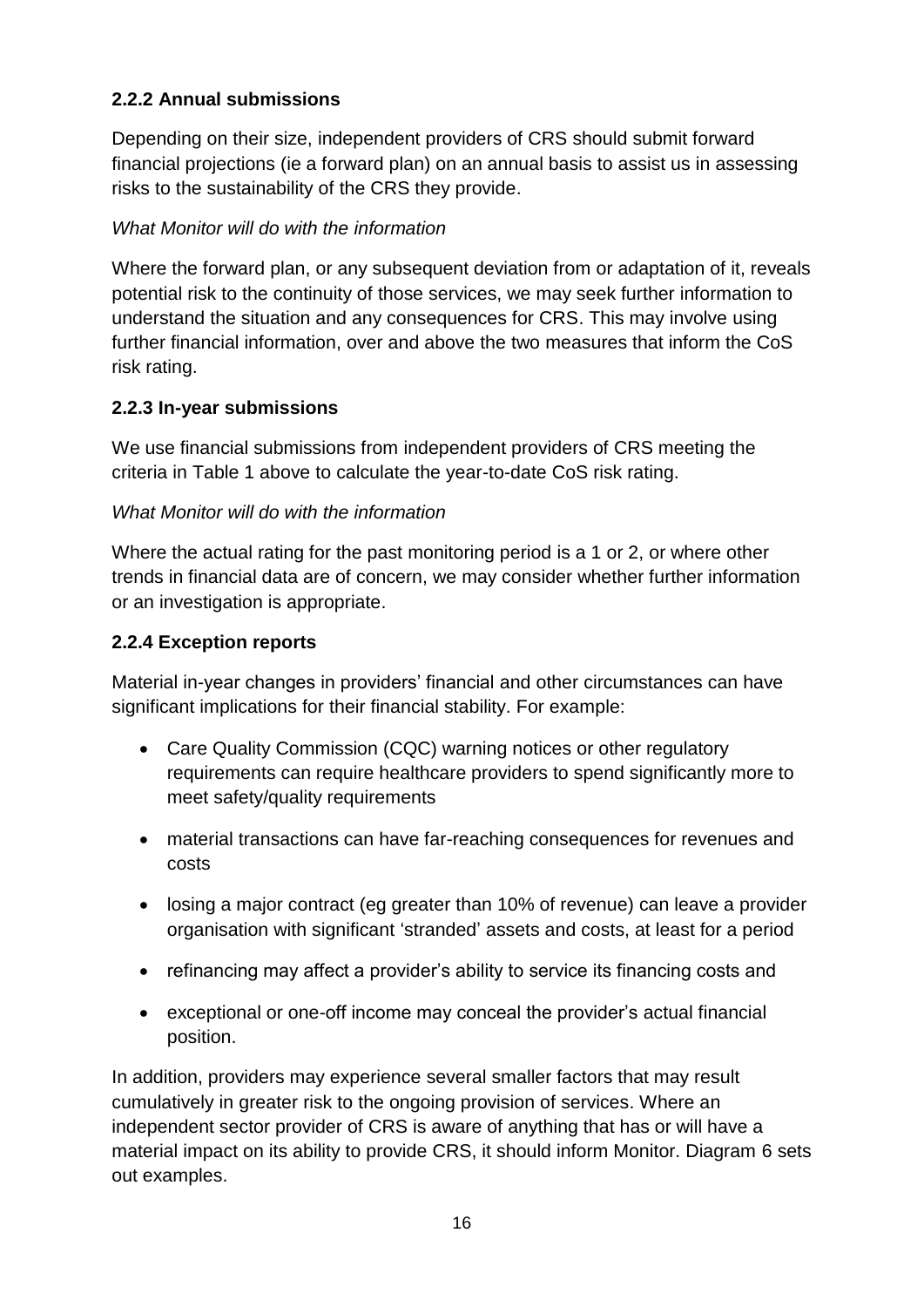#### **Diagram 6: Examples of exception reporting triggers (non-exhaustive)**

*(CRS providers should report to Monitor any information that may, in their view, have material implications for financial risk and/or compromise their ability to continue providing Commissioner Requested Services)*

|                   | • Unplanned significant reductions in income or significant increases in costs leading to either<br>• a deterioration in at least one level in either Capital Service Capacity or liquidity; or<br>• the inability of the licensee to fund its provision of CRS (CoS3) |
|-------------------|------------------------------------------------------------------------------------------------------------------------------------------------------------------------------------------------------------------------------------------------------------------------|
|                   | • Ultimate controller circumstances – eg actions or events – that have consequences for the provider's<br>delivery of CRS (CoS4)                                                                                                                                       |
| <b>Continuity</b> | • Planned material transactions potentially affecting<br>• entities providing Commissioner Requested Services; or<br>• the financial position of the licensee's Ultimate Controller                                                                                    |
| of Service        | • Risk of a failure to maintain registration for any service with the Care Quality Commission                                                                                                                                                                          |
|                   | • Loss of a Commissioner Requested Service (either through de-designation or to another provider)                                                                                                                                                                      |
|                   | • Proposals to vary CRS provision or dispose of assets, including cessation or suspension of CRS                                                                                                                                                                       |
|                   | • Final auditor opinions or statements with potential consequences for financial sustainability, eq<br>qualified opinions, emphases of matter, as soon as the licensee is aware of these                                                                               |
|                   | • Details of any refinancing, including any change in banking covenants                                                                                                                                                                                                |
|                   |                                                                                                                                                                                                                                                                        |
| Other risks       | • Care Quality Commission triggered reviews and their outcomes                                                                                                                                                                                                         |
|                   | • Performance penalties from commissioners representing >10% of CRS provided                                                                                                                                                                                           |

Providers making exception reports to Monitor of the above should, in the first instance, indicate:

- the amount of CRS affected
- the potential impact on the provider's income or costs, with reference to the provider's  $EBITDA<sup>4</sup>$  margin and cash flow and/or
- any changes to the provider's ability to finance its operations, eg as a result of a change in cash flows, banking covenants or forward debt repayment profile.

Where we are made aware of such issues we may request additional information to assess the appropriate actions to take and when.

<sup>-</sup><sup>4</sup> Earnings before interest, taxes, depreciation and amortisation.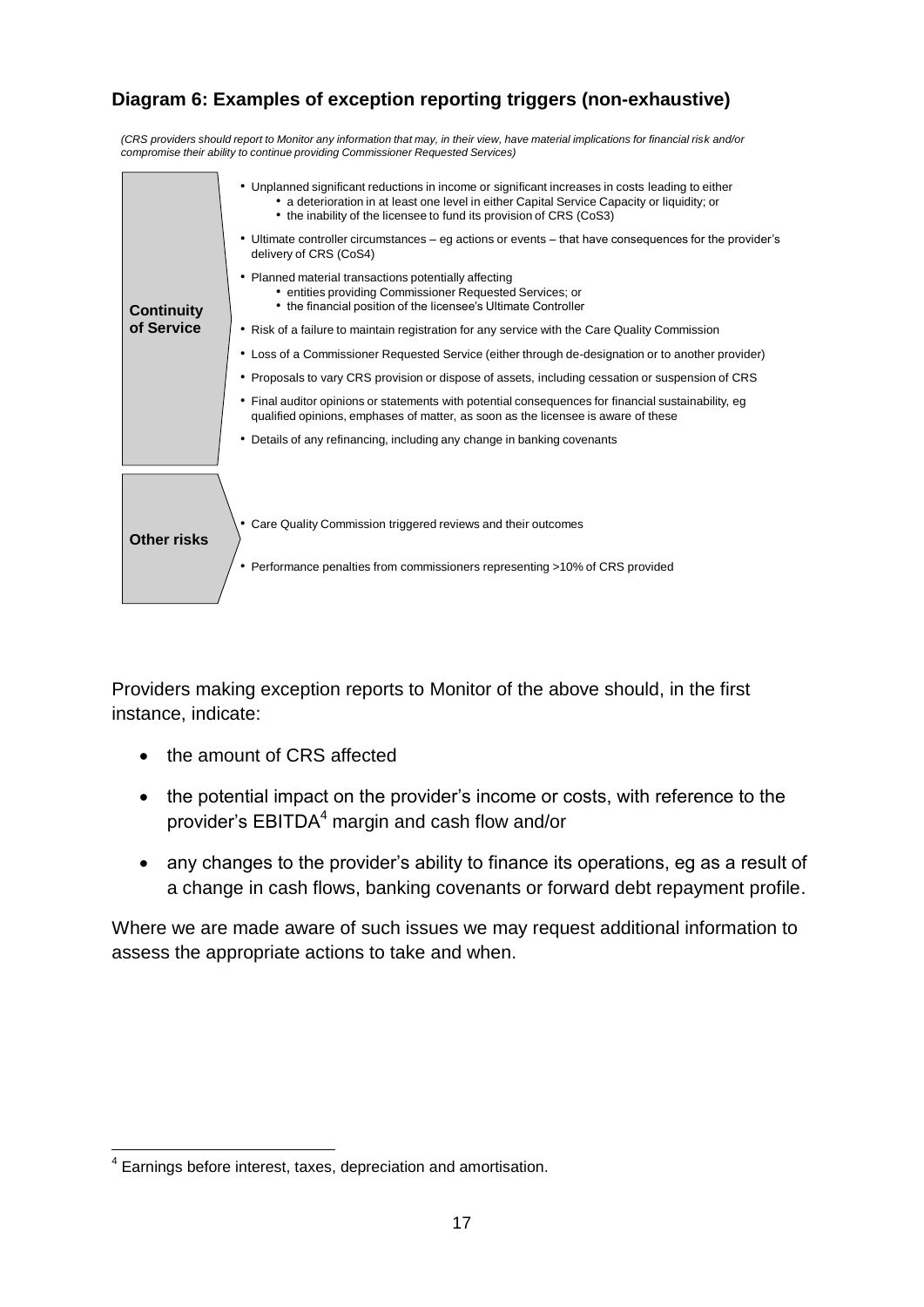#### *Transactions*

Where an independent provider of CRS carries out a transaction amounting to greater than 10% of its net assets, total revenue or capital, they should inform Monitor of the transaction. This is consistent with the reporting threshold for NHS foundation trust transactions. Upon receiving notification of an upcoming transaction, Monitor may request further information to assess any risk to CRS.

#### *What Monitor will do following an exception report*

Upon receiving exception reports, we will consider what response would be appropriate in all the circumstances. We may request additional information to assess the appropriate actions to take and when.

#### *Ultimate controller and Monitor's use of Continuity of Services Licence Condition 4*

In some cases, licensees may form part of larger structures and any assessment of risk to the ongoing provision of CRS needs to consider the extent to which intragroup financial and legal arrangements could affect the financial position of the licensee in a way that could impact on the provision of CRS.

Where there is such an ultimate controller as defined in Continuity of Service Licence Condition 4 (CoS4), this requires an undertaking from the controller(s) to refrain from causing the licensee to contravene its obligations in either the 2012 Act or the licence. The controller should also provide the licensee with any information that it possesses or can obtain to enable the licensee to comply with its obligation to provide information to Monitor. We will consider the appropriate form of this for licensees and, if we consider it necessary, discuss the appropriate information required from specific licensees.

In any event, where a licensee has an ultimate controller for the purposes of CoS4, we will request information on, among others:

- intercompany quarantees underpinning the liquidity of the licensee
- 'cash sweep' and other group treasury management practices affecting the cash and other liquid assets held by the licensee and
- any calls that the controller has over the assets (liquid or otherwise) of the licensee.

We are publishing the required format of the ultimate controller undertaking separately. It can be found on our website.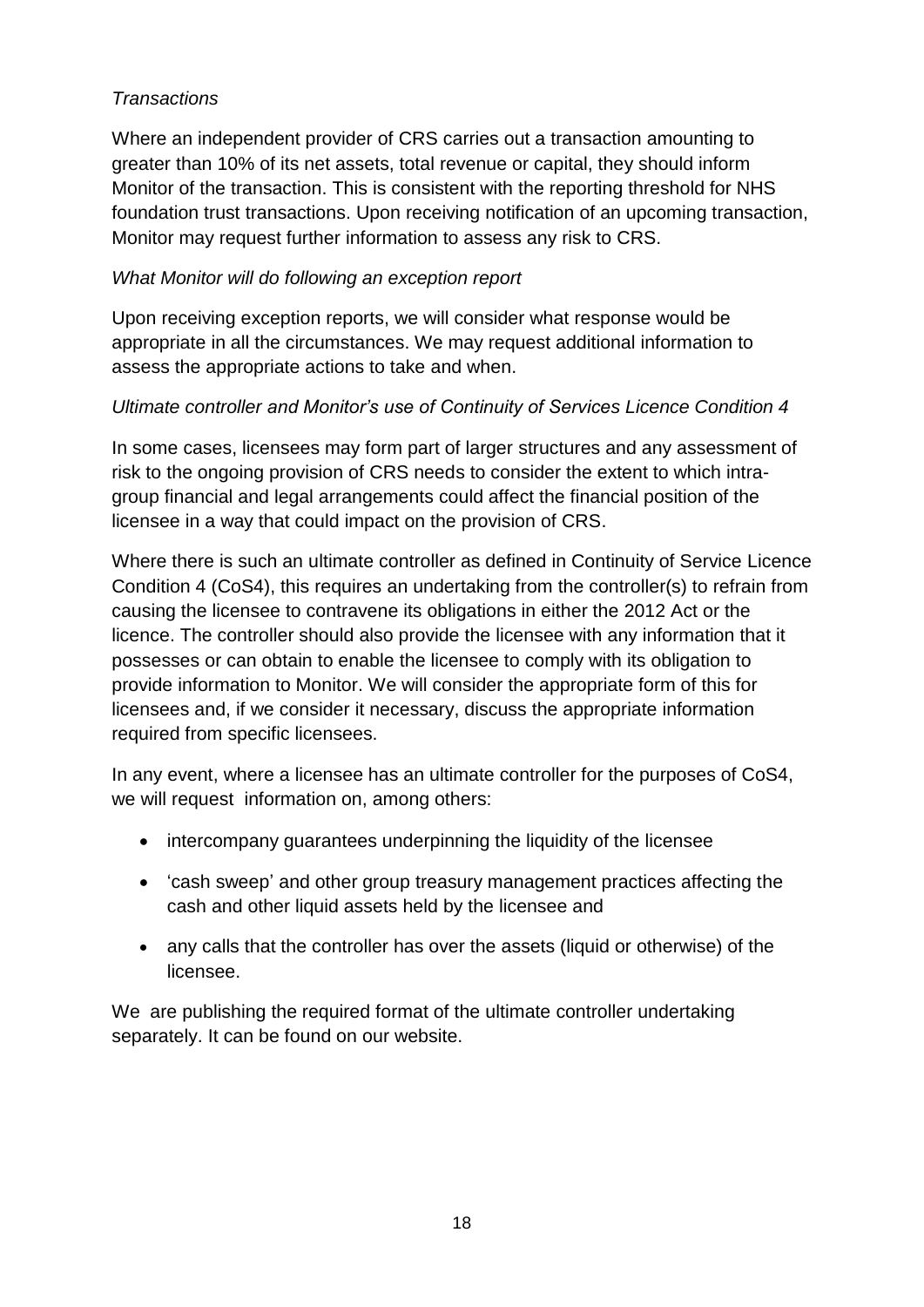# <span id="page-19-0"></span>**Appendix 1: Continuity of Services Licence Conditions 3, 4 and 7**

## <span id="page-19-1"></span>**Continuity of Services Licence Condition 3**

The Licensee shall at all times adopt and apply systems and standards of corporate governance and of financial management which reasonably would be regarded as:

- suitable for a provider of the Commissioner Requested Services provided by the Licensee, and
- providing reasonable safeguards against the risk of the Licensee being unable to carry on as a going concern.

In its determination of the systems and standards to adopt for the purpose of paragraph 1, and in the application of those systems and standards, the Licensee shall have regard to:

- such quidance as Monitor may issue from time to time concerning systems and standards of corporate governance and financial management;
- the Licensee's rating using the risk rating methodology published by Monitor from time to time; and
- the desirability of that rating being not less than the level regarded by Monitor as acceptable under the provisions of that methodology.

## <span id="page-19-2"></span>**Continuity of Services Licence Condition 4**

- 1. The Licensee shall procure from each company or other person which the Licensee knows or reasonably ought to know is at any time its ultimate controller, a legally enforceable undertaking in favour of the Licensee, in the form specified by Monitor, that the ultimate controller ('the Covenantor'):
	- (a) will refrain from any action, and will procure that any person which is a subsidiary of, or which is controlled by, the Covenantor (other than the Licensee and its subsidiaries) will refrain from any action, which would be likely to cause the Licensee to be in contravention of any of its obligations under the 2012 Act or this Licence, and
	- (b) will give to the Licensee, and will procure that any person which is a subsidiary of, or which is controlled by, the Covenantor (other than the Licensee and its subsidiaries) will give to the Licensee, all such information in its possession or control as may be necessary to enable the Licensee to comply fully with its obligations under this Licence to provide information to Monitor.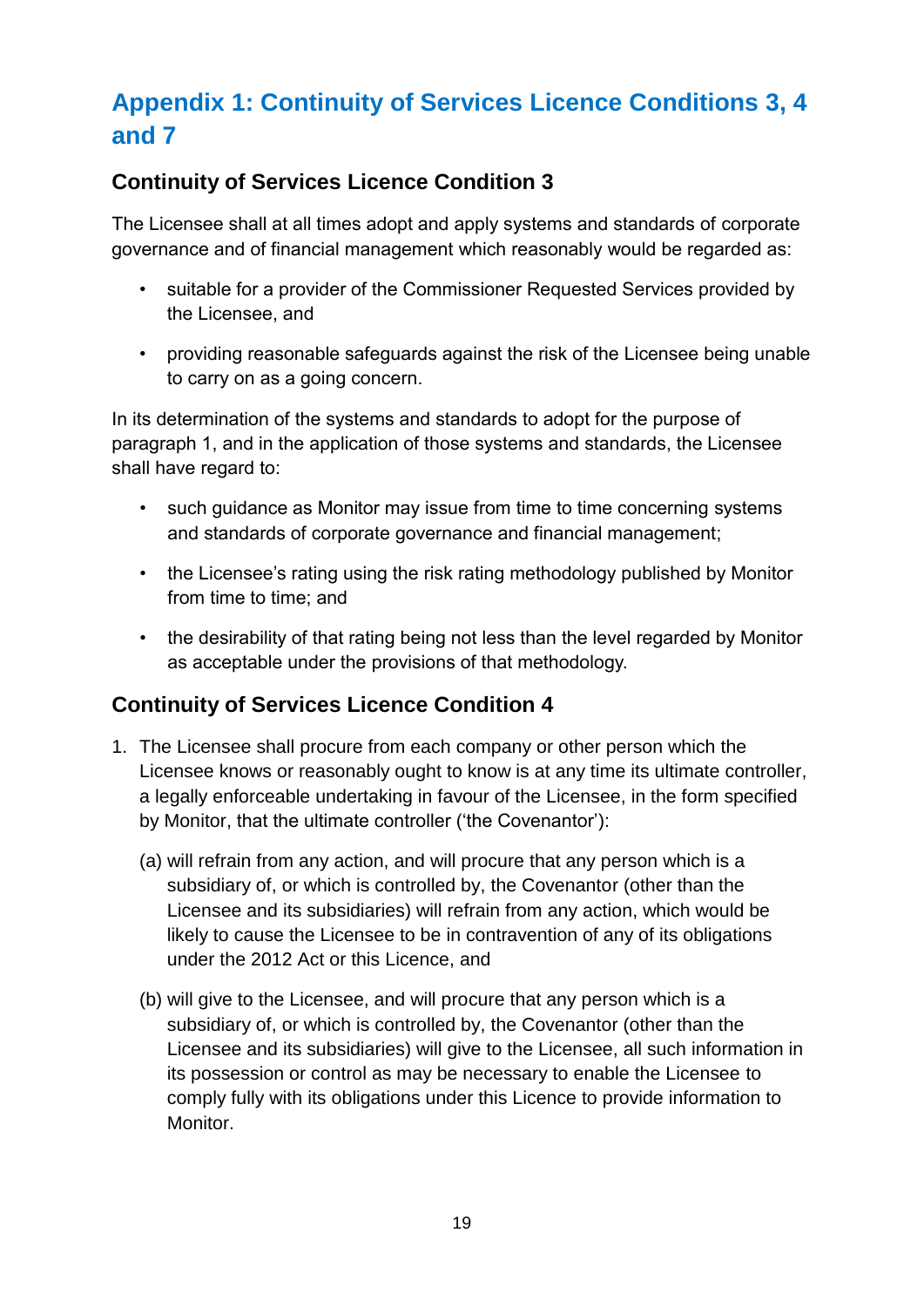- 2. The Licensee shall obtain any undertaking required to be procured for the purpose of paragraph 1 within 7 days of a company or other person becoming an ultimate controller of the Licensee and shall ensure that any such undertaking remains in force for as long as the Covenantor remains the ultimate controller of the Licensee.
- 3. The Licensee shall:
	- (a) deliver to Monitor a copy of each such undertaking within seven days of obtaining it
	- (b) inform Monitor immediately in writing if any Director, secretary or other officer of the Licensee becomes aware that any such undertaking has ceased to be legally enforceable or that its terms have been breached, and
	- (c) comply with any request which may be made by Monitor to enforce any such undertaking.
- 4. For the purpose of this Condition, subject to paragraph 5, a person (whether an individual or a body corporate) is an ultimate controller of the Licensee if:
	- (a) directly, or indirectly, the Licensee can be required to act in accordance with the instructions of that person acting alone or in concert with others, and
	- (b) that person cannot be required to act in accordance with the instructions of another person acting alone or in concert with others.

# <span id="page-20-0"></span>**Continuity of Services Licence Condition 7**

Availability of resources

- 1. The Licensee shall at all times act in a manner calculated to secure that it has, or has access to, the Required Resources.
- 2. The Licensee shall not enter into any agreement or undertake any activity which creates a material risk that the Required Resources will not be available to the Licensee.
- 3. The Licensee, not later than two months from the end of each Financial Year, shall submit to Monitor a certificate as to the availability of the Required Resources for the period of 12 months commencing on the date of the certificate, in one of the following forms:
	- (a) 'After making enquiries the Directors of the Licensee have a reasonable expectation that the Licensee will have the Required Resources available to it after taking account distributions which might reasonably be expected to be declared or paid for the period of 12 months referred to in this certificate.'
	- (b) 'After making enquiries the Directors of the Licensee have a reasonable expectation, subject to what is explained below, that the Licensee will have the Required Resources available to it after taking into account in particular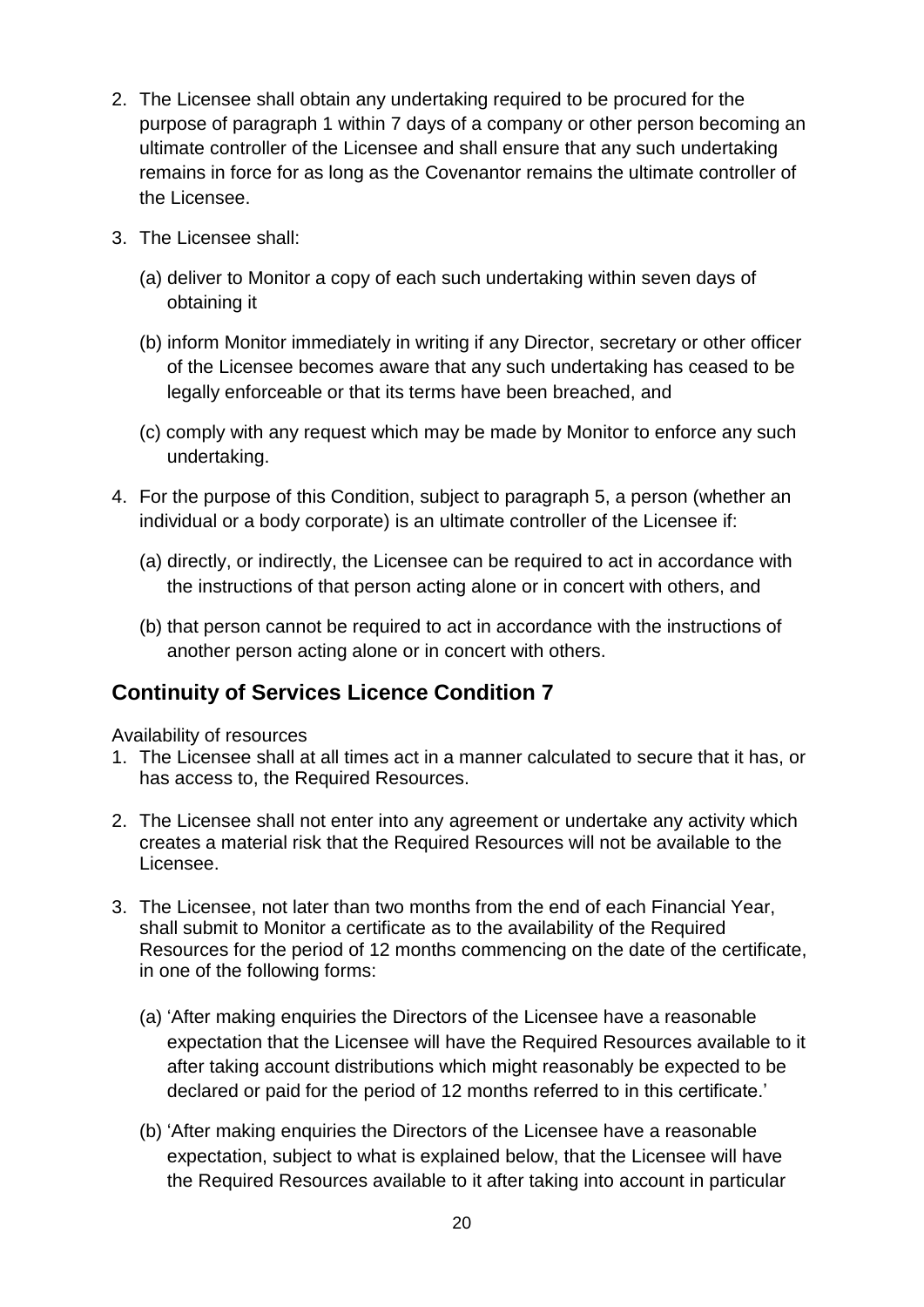(but without limitation) any distribution which might reasonably be expected to be declared or paid for the period of 12 months referred to in this certificate. However, they would like to draw attention to the following factors which may cast doubt on the ability of the Licensee to provide Commissioner Requested Services.'

- (c) 'In the opinion of the Directors of the Licensee, the Licensee will not have the Required Resources available to it for the period of 12 months referred to in this certificate.'
- 4. The Licensee shall submit to Monitor with that certificate a statement of the main factors which the Directors of the Licensee have taken into account in issuing that certificate.
- 5. The statement submitted to Monitor in accordance with paragraph 4 shall be approved by a resolution of the board of Directors of the Licensee and signed by a Director of the Licensee pursuant to that resolution.
- 6. The Licensee shall inform Monitor immediately if the Directors of the Licensee become aware of any circumstance that causes them to no longer have the reasonable expectation referred to in the most recent certificate given under paragraph 3.
- 7. The Licensee shall publish each certificate provided for in paragraph 3 in such a manner as will enable any person having an interest in it to have ready access to it.

| 'distribution'      | Includes the payments of dividends or similar payments on share<br>capital and the payment of interest or similar payments on Public<br>Dividend Capital and the repayment of capital                                                 |
|---------------------|---------------------------------------------------------------------------------------------------------------------------------------------------------------------------------------------------------------------------------------|
| 'Financial<br>Year' | Means the period of 12 months over which the licensee normally<br>prepares its accounts                                                                                                                                               |
| 'Required           | Means such                                                                                                                                                                                                                            |
| Resources'          | (a)<br>management resources<br>financial resources and financial facilities<br>(b)<br>(c)<br>personnel<br>(d)<br>physical and other assets including rights, licences and<br>consents relating to their use<br>working capital<br>(e) |
|                     | As reasonably would be regarded as sufficient to enable the<br>licensee at all times to provide the Commissioner Requested<br>Services.                                                                                               |

8. In this Condition: